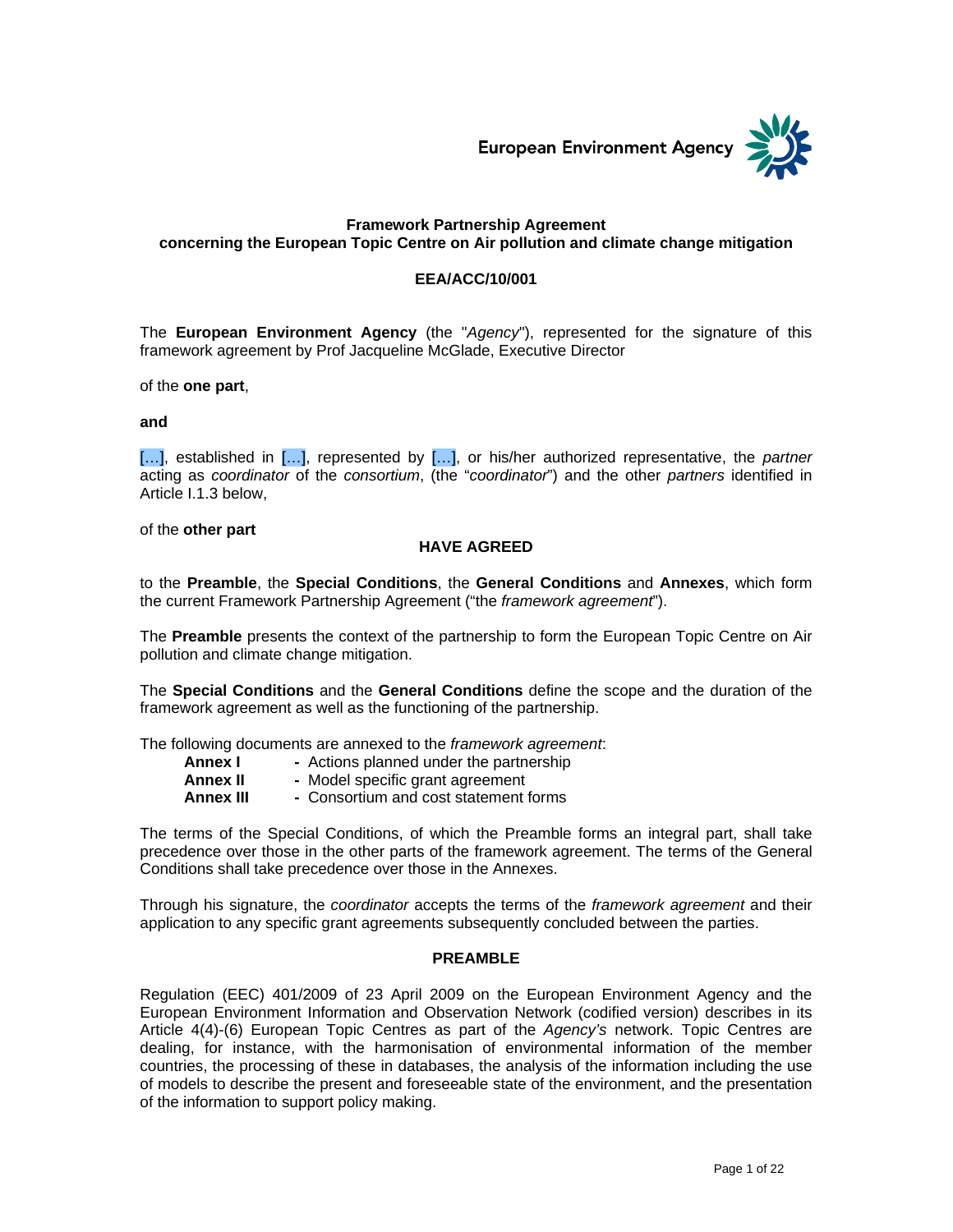In this specific context, the *Agency* has selected a *consortium* of partners, particularly active in the domain of […] and plans to establish a durable co-operation aiming at fulfilling all tasks of a European Topic Centre.

The *Agency* and the *consortium* share common objectives in the above-mentioned domain which are laid down in Annex I and justify the setting up of a partnership.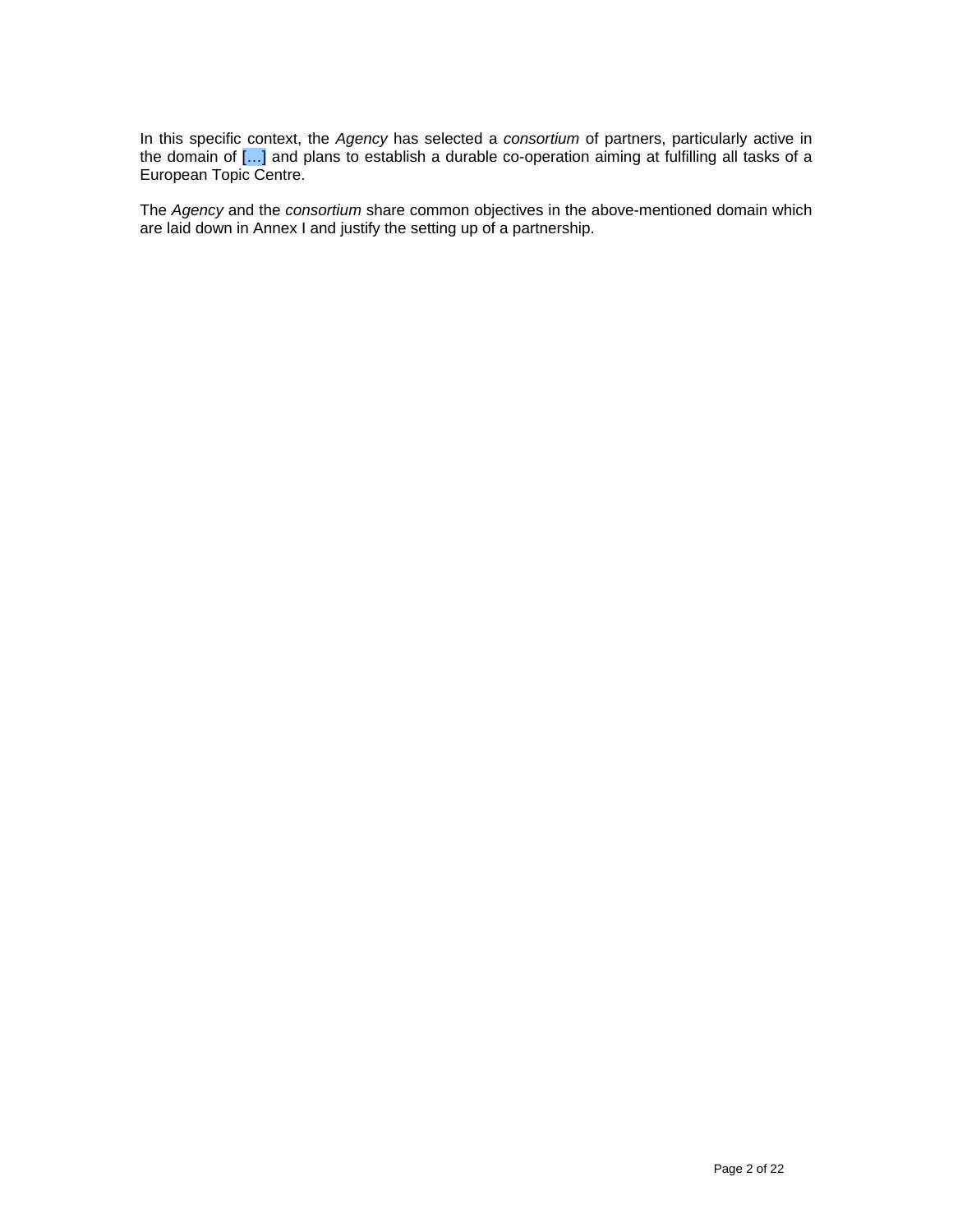# **I – SPECIAL CONDITIONS**

# **ARTICLE I.1 – SUBJECT**

- I.1.1. The *framework agreement* is concluded as part of an ongoing, formalised relationship of cooperation between the *Agency* and the *consortium* ("*the partnership*") on the basis of *Agency* objectives and an action plan set out in Annex I, in order to contribute to the objectives of the *Agency* policy referred to in the Preamble.
- I.1.2. The purpose of the *framework agreement* is to define the respective roles and responsibilities of the *Agency* and the *consortium* in implementing their *partnership*. The *specific grant agreements* that may be signed under the *framework agreement* shall relate to grants for the European Topic Centre's (annual) work programme or specific parts thereof ("*work programmes*").
- I.1.3. The *consortium* is composed of the *partner* acting as coordinator and the following legal entities, who shall accede to the *framework agreement* in accordance with the procedure referred to in Article I.2.1, as partners assuming the rights and obligations established by the *framework agreement* with effect from the date on which it enters into force:
	- …, established in …, represented by …, or his/her authorised representative *("partner"),*
	- ..., established in ..., represented by ..., or his/her authorised representative *("partner")*,
	- …, established in …, represented by …, or his/her authorised representative *("partner"),*

[…]

(hereinafter referred to as the "*partners*")

- I.1.4. The *consortium* shall carry out the work set out in Annex I to this *framework agreement* in accordance with the conditions set out in this *framework agreement*.
- I.1.5. The *partners* shall conclude a consortium agreement regarding the internal operation and management of the *consortium*. The consortium agreement shall include all aspects necessary for the management of the *consortium* and the implementation of the *framework agreement* and *specific agreements* as well as any necessary intellectual property provisions.

# **ARTICLE I.2 – CONSTITUTION OF THE CONSORTIUM**

- I.2.1. The *coordinator* shall ensure that the legal entities identified in Article I.1.3 complete the formalities for them to accede to the contract. At the latest 60 calendar days after the entry into force of the contract, the *coordinator* shall send to the *Agency* one of the three duly completed and signed originals of Form A (set out in Annex III), which shall be obtained from each of the partners identified in Article I.1.3. The two remaining signed originals shall be kept by the *coordinator* and the *partner* concerned and be made available for consultation at the request of any other *partner*.
- I.2.2. Should any legal entity identified in Article I.1.3 fail or refuse to accede to the framework agreement within the deadline established in the previous paragraph, the *Agency* is no longer bound by its offer to contract with the said legal entities. The *Agency* may terminate the *framework agreement* in accordance with Article II.12, where any legal entity identified in Article I.1.3 does not accede to the *framework agreement* in accordance with the provisions established by the *Agency*.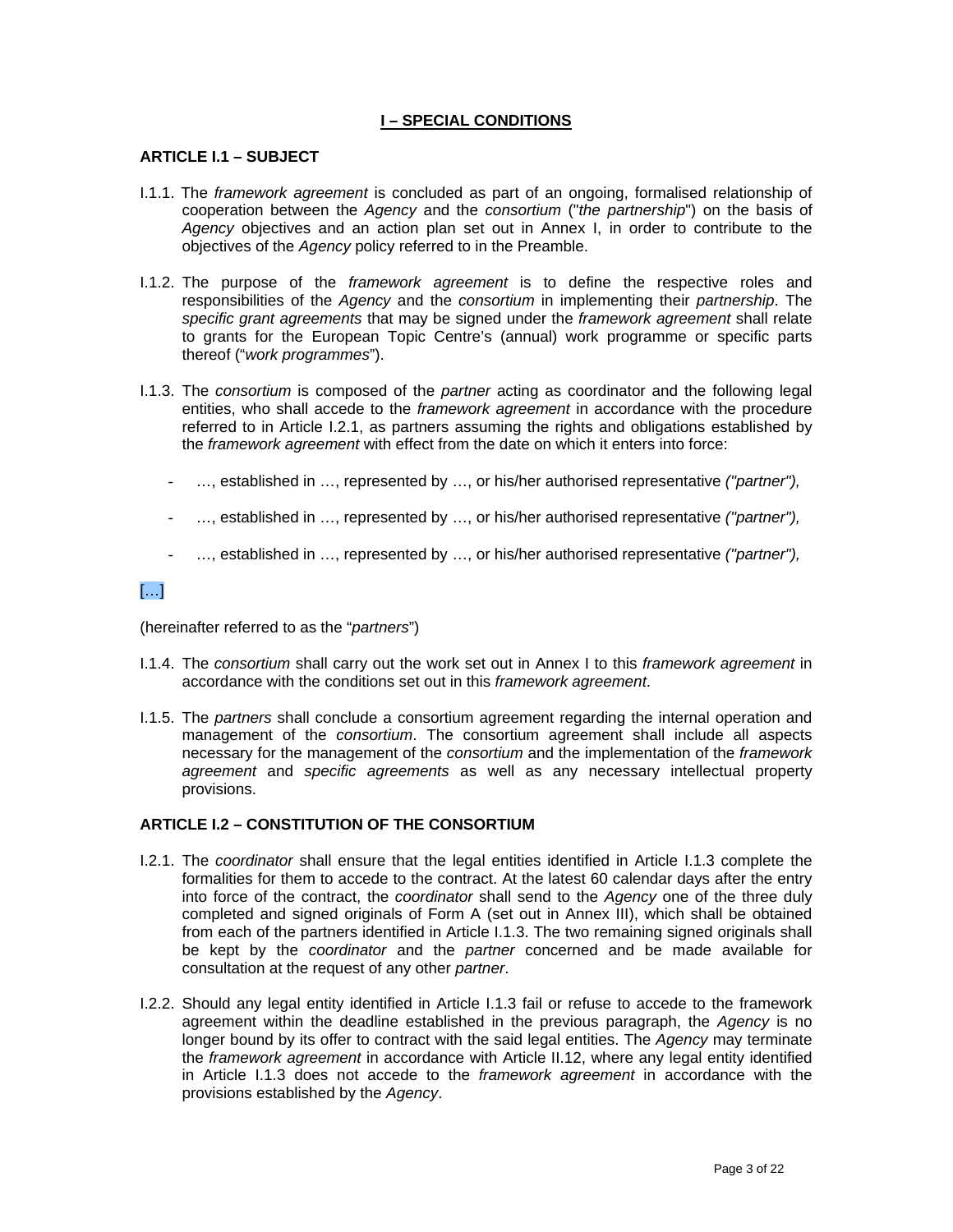- I.2.3. However, the *consortium* may propose appropriate solutions to the *Agency* to ensure the implementation of the *partnership* including, where necessary, the accession to the *framework agreement* of legal entities other than those identified in Article I.1.3 in accordance with the provisions in Article I.3.
- I.2.4. In the case of termination, no costs incurred by the *consortium* under the *partnership* up to the date of termination of the *framework agreement* can be approved or accepted as eligible for reimbursement by the *Agency* financial contribution. Any pre-financing provided to the *consortium* and any interest generated by the pre-financing must be returned in full to the *Agency* within 30 calendar days of notification of termination.

# **ARTICLE I.3 – EVOLUTION OF THE CONSORTIUM**

- I.3.1. The *consortium* may be enlarged to include other legal entities, which shall accede to the *framework agreement* by means of Form B (set out in Annex III). The *Agency* is deemed to have accepted this legal entity as a *partner* in the *consortium*, if it does not object within six weeks of receipt of Form B. Any new *partner* shall comply with any condition required by the Financial Regulation or other formalities that may be required by any other provision of this *framework agreement*.
- I.3.2. Acceding legal entities shall assume the rights and obligations of *partners* as established by the *framework agreement* with effect from the date of their accession to the *framework agreement*. *Partners* leaving the *consortium* shall be bound by the provisions of the *framework agreement* regarding the terms and conditions applicable to the termination of their participation.

# **ARTICLE I.4 – AWARD OF GRANTS**

- I.4.1. The *Agency* shall decide on the content of *work programmes* that reflects the annual management plans of the *Agency*.
- I.4.2. The *Agency* may consult the *consortium* in order to obtain a proposal for *work programmes* in line with the action plan set out in Annex I. Such consultation shall take place on the basis of an invitation to submit proposals. The *Agency* shall to that end stipulate the technical and financial criteria that the *work programme* must satisfy if they are to qualify for an *Agency* grant. The *consortium* or *partners* shall be free to submit a proposal for *work programme* to the *Agency* in response to the consultation carried out. The *Agency* shall be free to accept or refuse the proposal submitted by the *consortium* and shall give the reasons for its decision.
- I.4.3. Where the *Agency* decides to accept a proposal for a *work programme*, it shall send the *consortium* a specific grant agreement ("*specific agreement*") in accordance with the model in Annex II. The *specific agreement* is governed by the terms of the *framework agreement* and must be signed by the authorised representatives of the parties under the same conditions as the *framework agreement*.
- I.4.4. By signing the *specific agreement*, the *consortium* undertakes to carry out the *work programme* under his own responsibility on the terms laid down in the *specific agreement* and the annexes thereto and in compliance with the undertakings entered into under the *framework agreement*.
- I.4.5. Signature of the *framework agreement* by the parties shall not give rise to any obligation on the *Agency* to award a grant.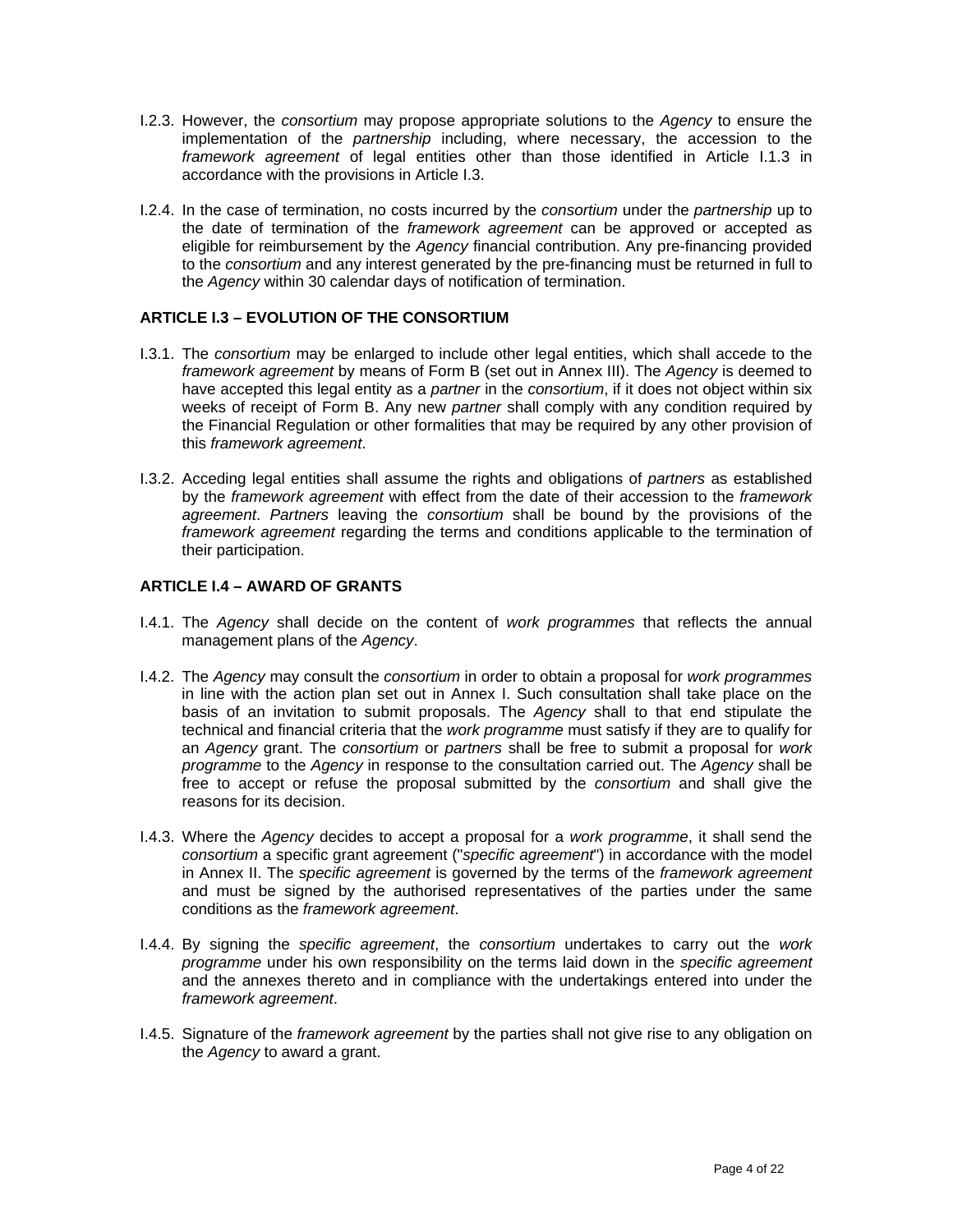# **ARTICLE I.5 – DURATION**

- I.5.1. The *framework agreement* shall enter into force on the date when the last of the two parties signs.
- I.5.2. It shall be concluded for a period of **3 (three)** years starting from the date of its entry into force.
- I.5.3. *Specific agreements* must be signed before the date when the *framework agreement* expires. Where the *work programmes* are carried out after the above-mentioned date, the terms of the *framework agreement* shall continue to apply to the implementation of the corresponding *specific agreements*.

# **ARTICLE I.6 – FINANCING THE WORKPROGRAMMES**

- I.6.1. Co-financing amounting to not less than 10% of the estimated total eligible cost of a *work programme* shall be required for each *work programme* for which an *Agency* grant is awarded.
- I.6.2. Prior to concluding a *specific agreement*, the *consortium* must submit proof of the amount of co-financing to be provided. The co-financing may be provided either from the *partners*' own resources or from other sources of external finance.
- I.6.3. Contributions involving real estate shall be excluded from the calculation of the amount of co-financing.
- I.6.4. The provisions relating to the submission of the reports and other documents relating to the *work programme* and the arrangements for payment of the grant are set out in the *specific agreement*.

# **ARTICLE I.7 – GENERAL ADMINISTRATIVE PROVISIONS**

Any communication in connection with *this framework agreement* or a *specific agreement* shall be in writing, indicating the number of the agreement, and shall be sent to the following addresses:

For the *Agency*:

Requests for payment and other financial information must be addressed to:

European Environment Agency [Name and function] Kongens Nytorv 6 1050 Copenhagen K, Denmark Tel:  $+ 45$  [...] Fax:  $+ 45$  [...] Email: […]@eea.europa.eu

The technical reports and all other correspondence must be sent to:

European Environment Agency [Name and function] Kongens Nytorv 6 1050 Copenhagen K, Denmark Tel:  $+ 45$  [...] Fax:  $+ 45$  [...] Email: […]@eea.europa.eu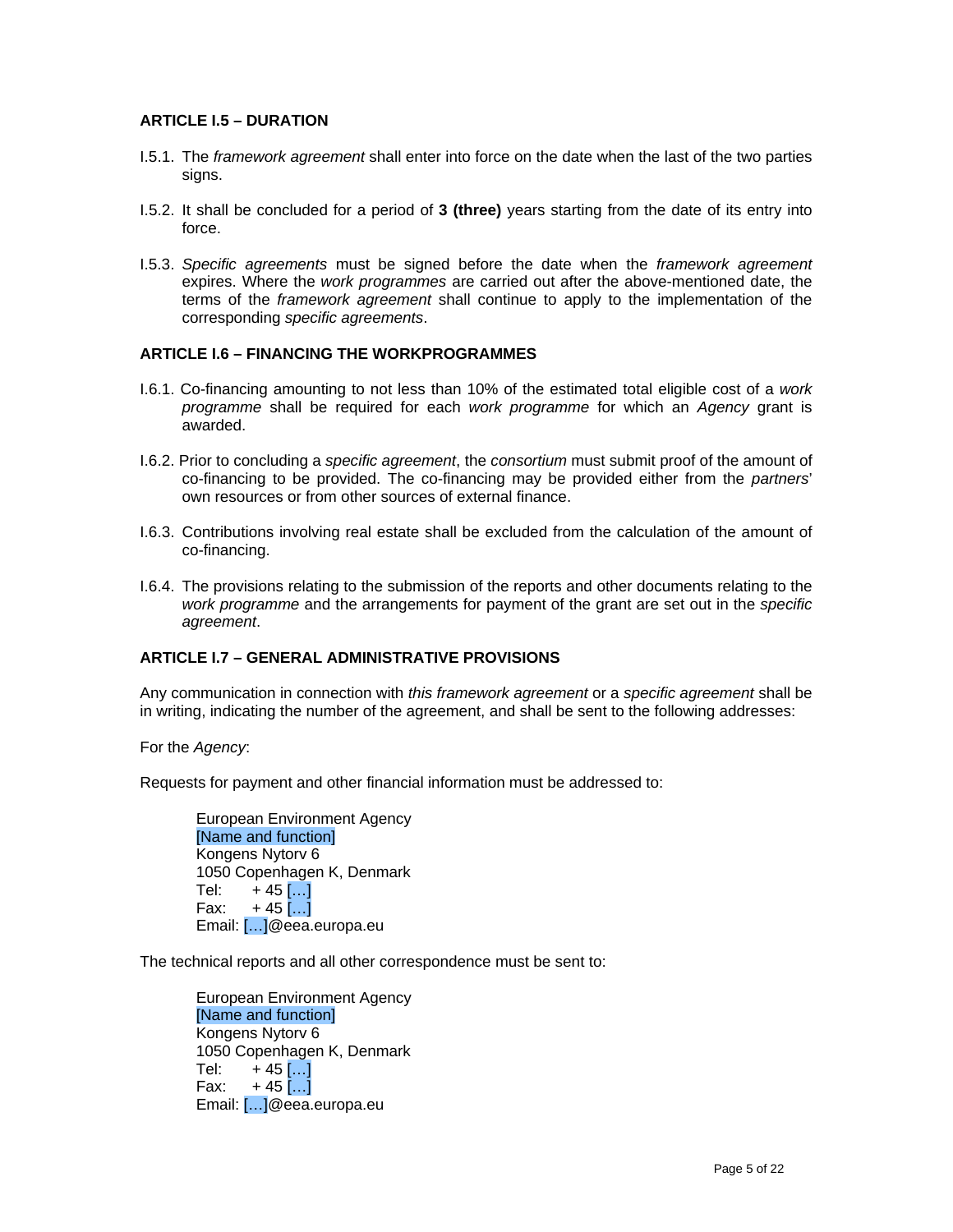Ordinary mail shall be considered to have been received by the *Agency* on the date on which it is formally registered by the *Agency*.

For the *consortium*:

Name of partner coordinating the consortium Name of ETC Manager Address<br>Tel:  $+$  […] Fax:  $+$  [...] Email: [...]@[...]

# **ARTICLE I.8 – LAW APPLICABLE AND COMPETENT COURT**

- I.8.1. Grants are governed by the terms of the *framework agreement* and *specific agreements*, the Community rules applicable and, on a secondary level, by the law of Denmark relating to grants.
- I.8.2. The *consortium/*a *partner* may bring legal proceedings regarding decisions by the *Agency* concerning the application of the provisions of the above-mentioned agreements and the arrangements for implementing it, before the Court of First Instance of the European Communities and, in the event of appeal, the Court of Justice of the European Communities.

# **ARTICLE I.9 – DATA PROTECTION**

All personal data contained in and relating to the *framework agreement* and *specific agreements* shall be processed in accordance with Regulation (EC) No 45/2001 of the European Parliament and of the Council on the protection of individuals with regard to the processing of personal data by the Community institutions and bodies and on the free movement of such data. Such data shall be processed solely in connection with the implementation and follow-up of the *framework agreement* and *specific agreements* by the *Agency*, without prejudice to the possibility of passing the data to the bodies responsible for inspection and audit in accordance with Community legislation.

*Partners* may, on written request, gain access to their personal data and correct any information that is inaccurate or incomplete. *Partners* should address any questions regarding the processing of their personal data to the *Agency*. *Partners* may lodge a complaint against the processing of their personal data with the European Data Protection Supervisor at any time.

The *Agency* may use the personal data of the members of the *partnership* (i.e., name, functions, address, telephone and fax numbers, E-Mail address) for information and communication purposes.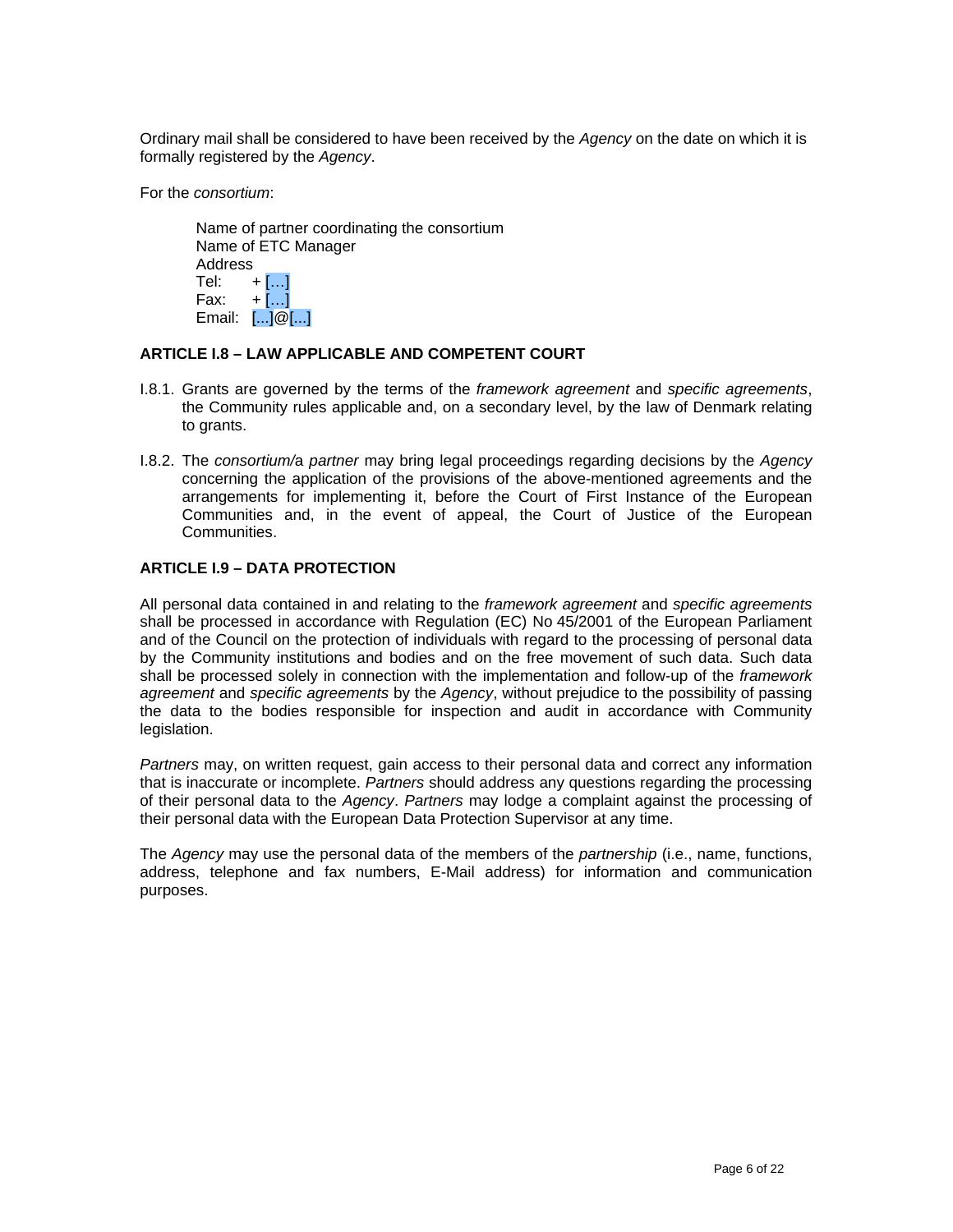# **II – GENERAL CONDITIONS**

#### **PART A: LEGAL AND ADMINISTRATIVE PROVISIONS**

#### **ARTICLE II.1 – PERFORMANCE OBLIGATIONS**

- 1. The *consortium* shall:
	- (a) take all necessary and reasonable measures to ensure that the *framework agreement* and the *specific agreements* are carried out in accordance with the terms and conditions of this *framework agreement*;
	- (b) make appropriate internal arrangements to ensure the efficient implementation of the *framework agreement* and the *specific agreements*, and shall ensure that any agreement concluded between the *partners* to this end does not contradict the provisions of the *framework agreement* and the *specific agreements*. Such agreement(s) may, *inter alia*, specify the organisation of the work to be carried out, decision-making and dispute settlement procedures, and specify provisions concerning access rights within the limits established in this *framework agreement*;
	- (c) inform the *Agency* of any event which might affect the implementation of the *framework agreement* and the *specific agreements* and the rights of the *Agency* and of any circumstance affecting the conditions of participation referred to the Financial Regulation and any requirements of the *framework agreement*, including any change of control;
	- (d) provide all detailed data requested by the *Agency* for the purposes of the proper administration of the *framework agreement* and the *specific agreements*.
- 2. Each *partner* shall:
	- (a) ensure that all information to be provided to the *Agency* is sent via the *coordinator*, except for those cases foreseen in the *framework agreement*;
	- (b) make appropriate arrangements for the proper performance of its work identified in *work programmes*. To this end, the *partner* shall designate one or more persons who shall manage and monitor its work, ensure that the tasks assigned are correctly performed, and inform the *Agency* of the name and contact details of the person designated and of any changes to that information;
	- (c) inform the *Agency* of any event which might affect the implementation of the *framework agreement* and the *specific agreements* and the rights of the *Agency*;
	- (d) provide the *Agency* and Court of Auditors directly with information requested in the framework of controls and audits, as provided for in Article II.23;
	- (e) ensure that any agreements or contracts entered into between the *partner* and any subcontractor, or other third party, contain provisions extending the *Agency* and the Court of Auditors' right to audit any work carried out under the *specific agreements* for which costs are claimed from the *Agency* financial contribution;
	- (f) undertake to ensure that the conditions applicable to it under Articles II.9, II.10, II.11, II.12 are also applicable to any third party whose costs are claimed under the *specific agreements* by means of Article II.19;
	- (g) take part in meetings concerning the supervision, monitoring and evaluation of the *framework agreement* and the *specific agreements* which are relevant to it;
	- (h) take all necessary steps to avoid commitments that are incompatible with the obligations provided for in this *framework agreement* and inform the other *partners* and the *Agency* of any unavoidable obligations which may arise during the duration of the *framework agreement* which may have implications for any of its obligations under the *framework agreement* and the *specific agreements*;
	- (i) carry out the *work programmes* in accordance with fundamental ethical principles;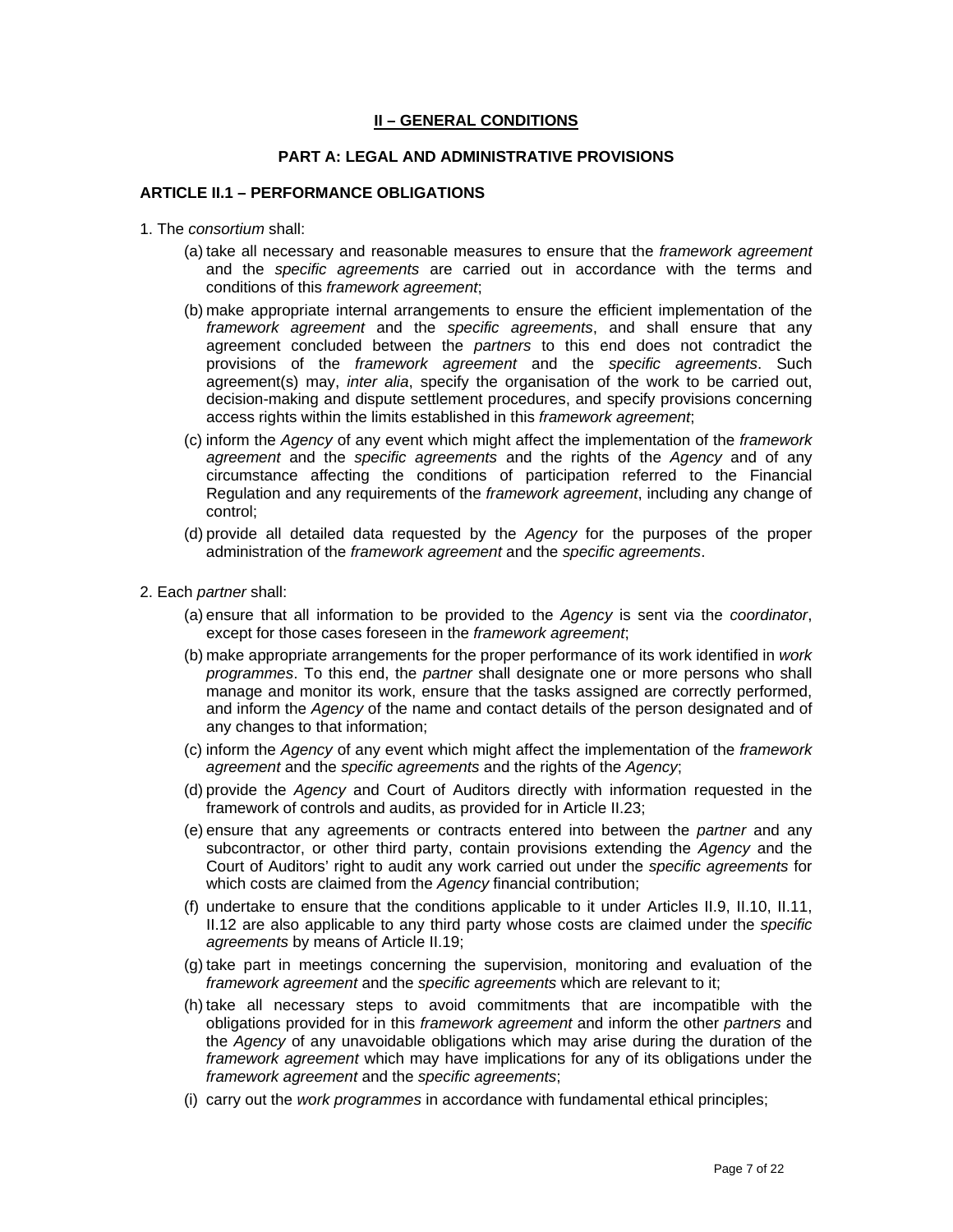- (j) endeavour to promote equal opportunities between men and women in the implementation of the *framework agreement* and the *specific agreements*;
- (k) ensure that the *Agency* is informed if and when any eligibility criteria established by the Financial Regulation cease(s) to be met during the duration of the *framework agreement* and the *specific agreements*;
- (l) take every necessary precaution to avoid any risk of conflict of interest relating to economic interests, political or national affinities, family or emotional ties or any other interests liable to influence the impartial and objective performance of the *framework agreement* and the *specific agreements* and shall inform the *Agency* without delay of any situation which could lead to such a conflict of interest.
- 3. The *coordinator* shall:
	- (a) ensure that the tasks identified in Article I.2. regarding accession to the *framework agreement* and the *specific agreements* are carried out in a timely manner;
	- (b) be the intermediary for communication between the *partners* and the *Agency*;
	- (c) submit to the *Agency* the cost statements provided for in Article II.19;
	- (d) receive all payments made by the *Agency* to the *consortium* and administer the *Agency* contribution regarding its allocation between *partners* and activities in accordance with the *framework agreement* and the *specific agreements* and the decisions taken by the *consortium*. The *coordinator* shall ensure that all the appropriate payments are made to *partners* without unjustified delay;
	- (e) keep accounts making it possible to determine at any time what portion of the *Agency* funds has been paid to each *partner* for the purposes of the *work programmes*.
	- (f) The *coordinator* shall inform the *Agency* of the distribution of the funds and the date of transfers to the *partners*.
- 4. The *Agency* shall:
	- (a) monitor the scientific, technological and financial execution of the *work programmes* and ensure that the *Agency* financial contribution is provided when and where necessary under the conditions established by the *framework agreement* and the *specific agreements*;
	- (b) carry out review, analysis and approval of *work programmes* deliverables within the periods indicated in the *specific agreements*;
	- (c) maintain the confidentiality of any information, data, reports or other deliverables or knowledge communicated to it as confidential, in accordance with the provisions of Article II.5.

### **ARTICLE II.2 – LIABILITY**

- II.2.1. The *consortium/*the partners shall have sole responsibility for complying with any legal obligations incumbent on them.
- II.2.2. The *Agency* shall not, in any circumstances or on any grounds, be held liable in the event of a claim under a *specific agreement* relating to any damage caused during the *work programme*'s execution. Consequently, the *Agency* will not entertain any request for indemnity or reimbursement accompanying any such claim.
- II.2.3.Except in cases of *force majeure*, the *consortium* shall make good any damage sustained by the *Agency* as a result of the execution or faulty execution of the *work programme*.
- II.2.4. The *consortium/*the *partners* shall assume sole liability towards third parties, including for damage of any kind sustained by them while the *work programme* is being carried out.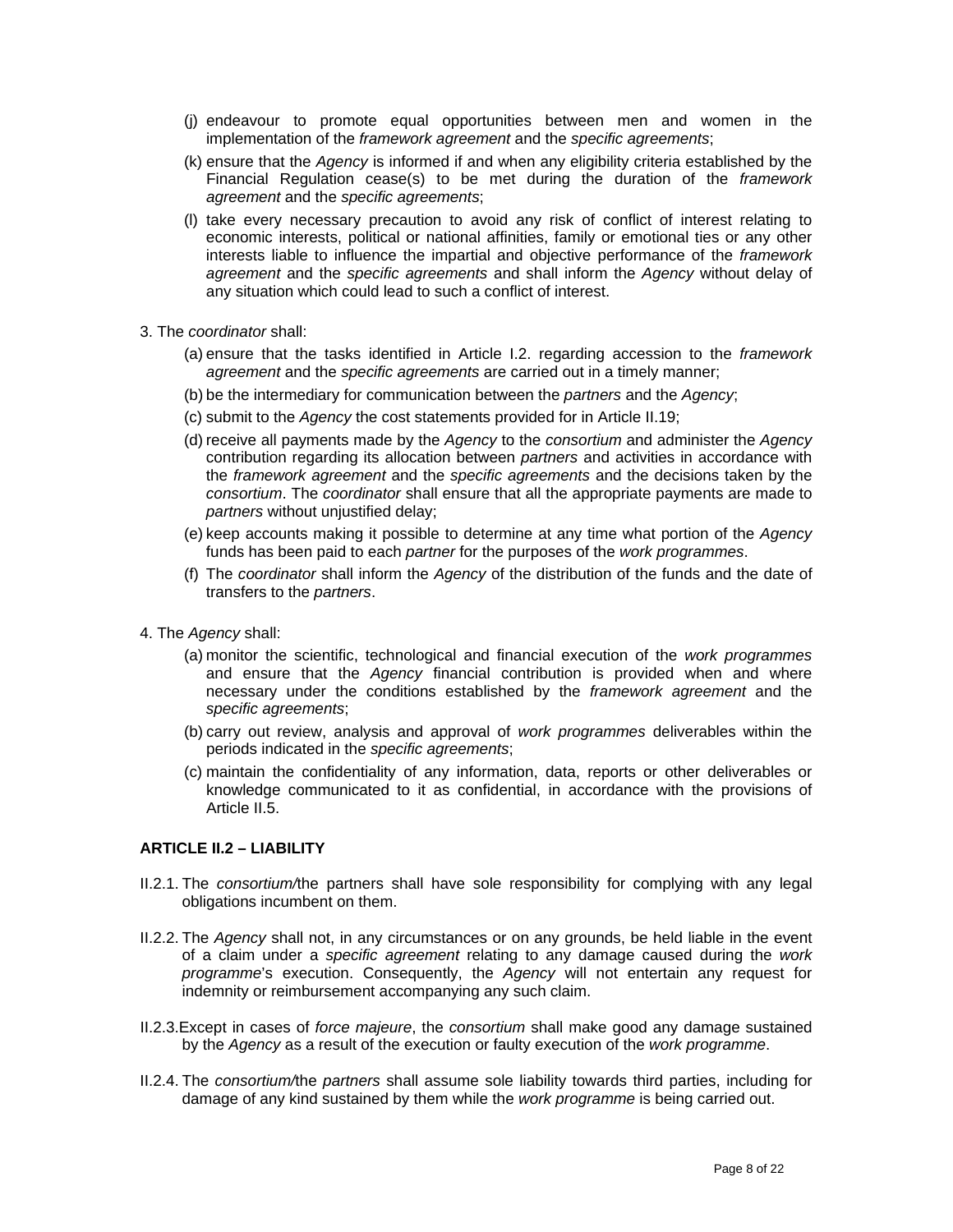# **ARTICLE II.3 – CONFLICT OF INTERESTS**

The *consortium/*the *partners* undertake to take all the necessary measures to prevent any risk of conflicts of interests which could affect the impartial and objective performance of the *framework agreement* and/or *specific agreements*. Such conflict of interests could arise in particular as a result of economic interest, political or national affinity, family or emotional reasons, or any other shared interest.

Any situation constituting or likely to lead to a conflict of interests during the performance of the *framework agreement* and the *specific agreements* must be brought to the attention of the *Agency*, in writing, without delay. The *consortium* shall undertake to take whatever steps are necessary to rectify this situation at once. The *Agency* reserves the right to check that the measures taken are appropriate and may demand that the *consortium* take additional measures, if necessary, within a certain time.

### **ARTICLE II.4 – OWNERSHIP/USE OF THE RESULTS**

- II.4.1. Unless stipulated otherwise in this *framework agreement* or in a *specific agreement*, ownership of the results of the action, including industrial and intellectual property rights, and of the reports and other documents relating to it, shall be vested in the *partner* concerned.
- II.4.2. Without prejudice to paragraph 1, the *partner* grants the *Agency* the right to make free use of the results of an action as it deems fit, provided it does not thereby breach its confidentiality obligations or existing industrial and intellectual property rights.

# **ARTICLE II.5 – CONFIDENTIALITY**

The *Agency* and the *consortium* undertake to preserve the confidentiality of any document, information or other material directly related to the subject of the *framework agreement* and *specific agreements* that is duly classed as confidential, if disclosure could cause prejudice to the other party. The parties shall remain bound by this obligation beyond the closing date of the *framework agreement*.

### **ARTICLE II.6 – PUBLICITY**

II.6.1. Unless the *Agency* requests otherwise, any communication or publication by the *consortium* about the *work programme*, including at a conference or seminar, shall indicate that the *work programme* has received funding from the *Agency*.

No communication or publication by the *consortium*, in any form and medium, shall be done without explicit authorisation of the *Agency*.

- II.6.2. The *partners* authorise the *Agency* to publish the following information in any form and medium, including via the Internet:
	- the *partners'* names and the addresses,
	- the subject and purpose of the grant.
	- the amount granted and the proportion of the action's total cost covered by the funding.

Upon a reasoned and duly substantiated request by a *partner*, the *Agency* may agree to forgo such publicity if disclosure of the information indicated above would risk compromising the *partner's* security or prejudicing his commercial interests.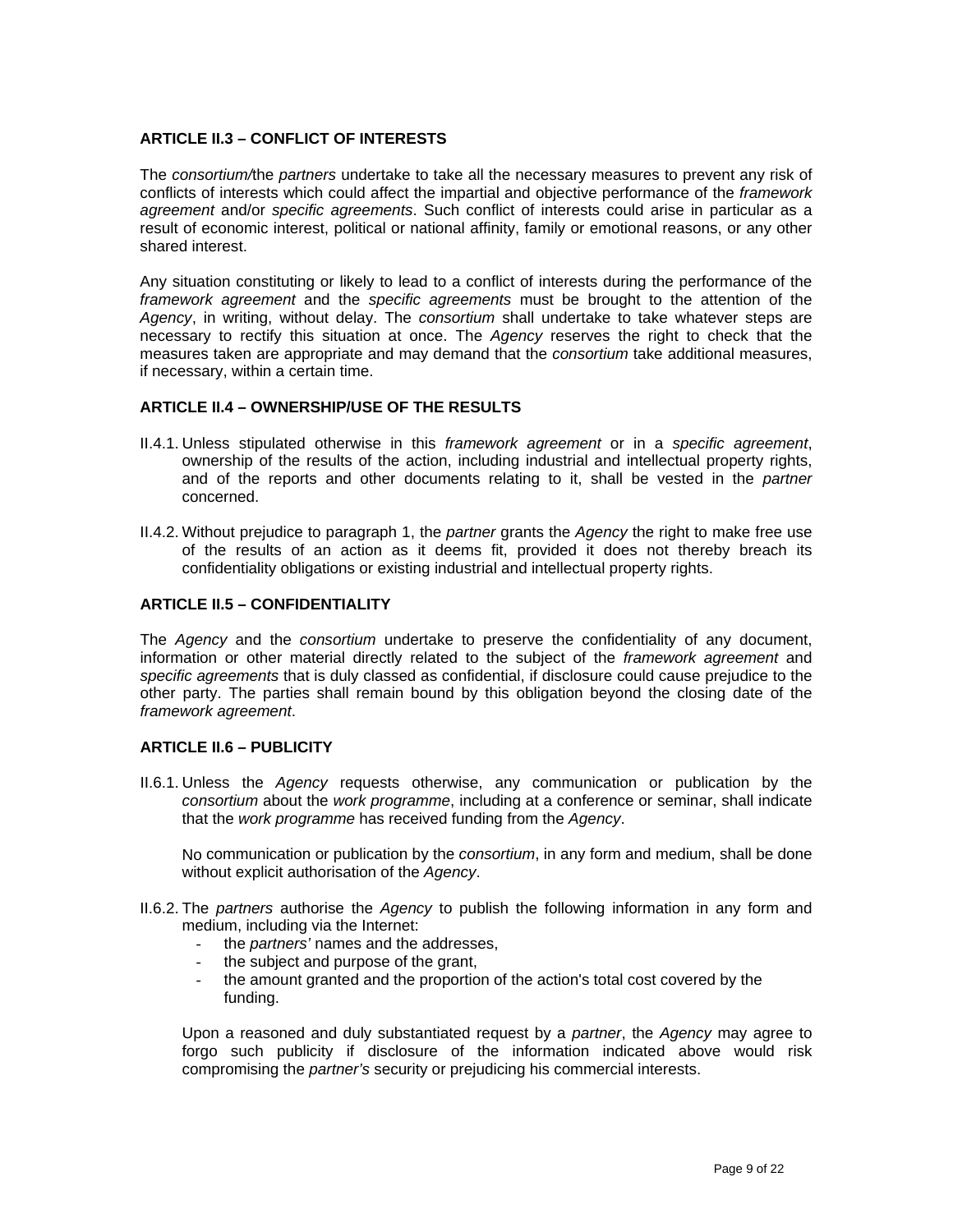# **ARTICLE II.7 – EVALUATION OF WORK PROGRAMMES**

Whenever the *Agency* carries out an interim or final evaluation of the *work programme's* impact measured against the objectives of the *Agency*, the *consortium* undertakes to make available to the *Agency* and/or persons authorised by it all such documents or information as will allow the evaluation to be successfully completed and to give them the rights of access specified in Article II.23.

### **ARTICLE II.8 – SUSPENSION OF WORK PROGRAMMES**

- II.8.1. The *consortium* may suspend implementation of a *work programme* if exceptional circumstances make this impossible or excessively difficult, notably in the event of *force majeure*. He shall inform the *Agency* without delay, giving all the necessary reasons and details and the foreseeable date of resumption.
- II.8.2. If the *Agency* does not terminate the agreement under Article II.12.2, the *consortium* shall resume implementation once circumstances allow and shall inform the *Agency* accordingly. The duration of the *work programme* shall be extended by a period equivalent to the length of the suspension. In accordance with Article II.14, a supplementary written agreement shall be concluded to extend the duration of the *work programme* and to make any amendments that may be necessary to adapt the *work programme* to the new implementing conditions.

# **ARTICLE II.9 – FORCE MAJEURE**

- II.9.1. *Force majeure* shall mean any unforeseeable exceptional situation or event beyond the parties' control which prevents either of them from fulfilling any of their obligations under the *framework agreement* and *specific agreements*, was not attributable to error or negligence on their part, and proves insurmountable in spite of all due diligence. Defects in equipment or material or delays in making them available (unless due to *force majeure*), labour disputes, strikes or financial difficulties cannot be invoked as *force majeure* by the defaulting party.
- II.9.2. A party faced with *force majeure* shall inform the other party without delay by registered letter with advice of delivery or equivalent, stating the nature, probable duration and foreseeable effects.
- II.9.3. Neither of the parties shall be held in breach of their obligations under the agreement if they are prevented from fulfilling them by *force majeure*. The parties shall make every effort to minimise any damage due to *force majeure*.
- II.9.4. The *work programme* may be suspended in accordance with Article II.8.

# **ARTICLE II.10 – AWARD OF CONTRACTS**

- II.10.1. If a *partner* has to conclude contracts in order to carry out a *work programme* and they constitute costs of the *work programme* under an item of eligible direct costs in the estimated budget of the *work programme* annexed to a *specific agreement*, he shall seek competitive tenders from potential contractors and award the contract to the bid offering best value for money; in doing so he shall observe the principles of transparency and equal treatment of potential contractors and shall take care to avoid any conflict of interests.
- II.10.2. Contracts as referred to in paragraph 1 may be awarded only in the following cases:
	- (a) they may only cover the execution of a limited part of the *work programme*;
	- (b) recourse to the award of contracts must be justified having regard to the nature of the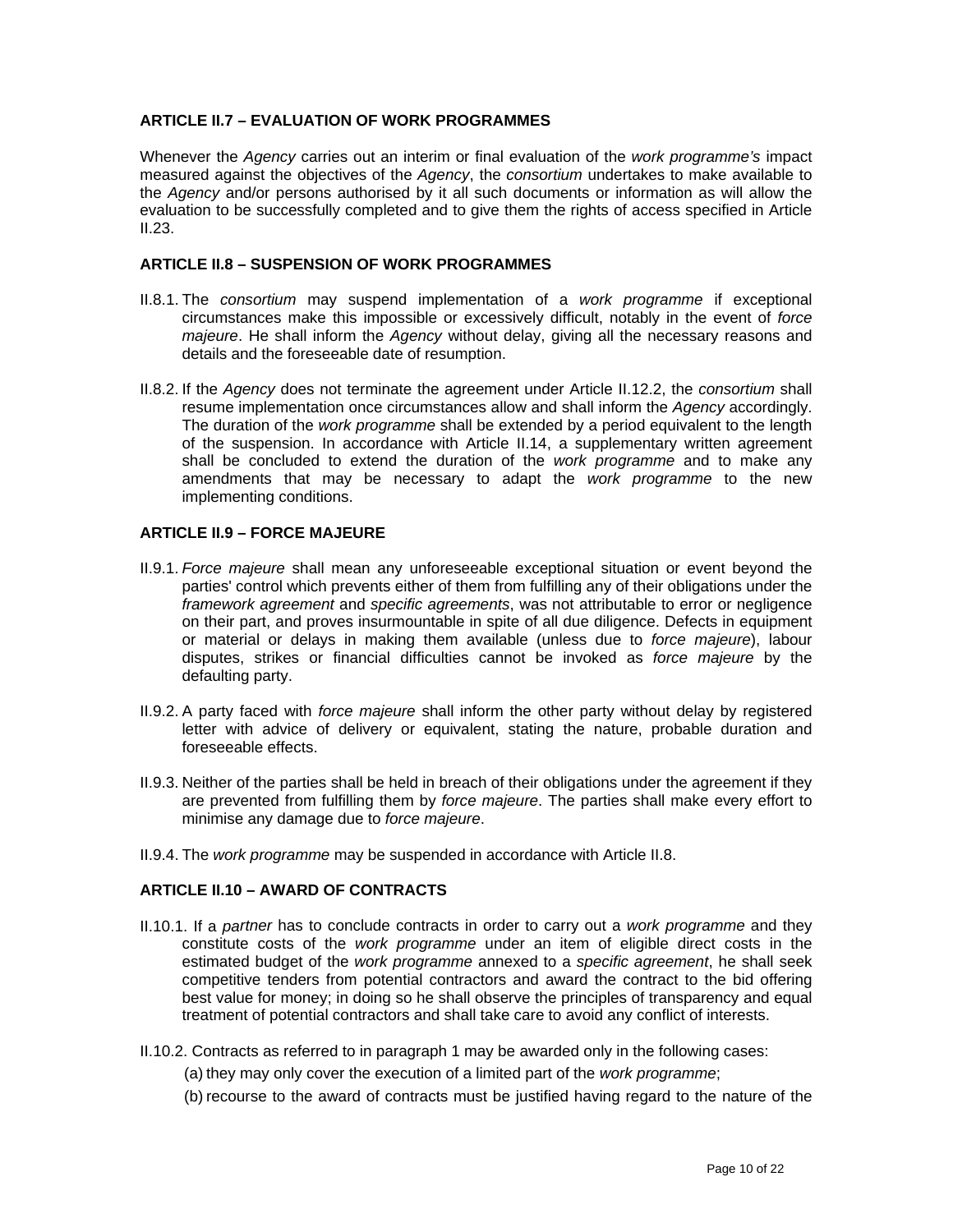- (c) the tasks concerned must be set out in the Annex of a *specific agreement* and the corresponding estimated costs must be set out in detail in the budget in estimated budget of the *work programme*;
- (d) any recourse to the award of contracts while the *work programme* is under way, if not provided for in the initial grant application, shall be subject to prior written approval by the *Agency*;
- (e) the *partner* shall retain sole responsibility for carrying out the *work programme* and for compliance with the provisions of the agreement. The partner must undertake to make the necessary arrangements to ensure that the contractor waives all rights in respect of the *Agency* under the *framework agreement* and *specific agreements*;
- (f) the *partner* must undertake to ensure that the conditions applicable to him under Articles II.2, II.3, II.4, II.5, II.6, II.7, II.11, II.20 and II.23 of the *framework agreement* are also applicable to the contractor.

# **ARTICLE II.11 – ASSIGNMENT**

Claims against the *Agency* may not be transferred.

In exceptional circumstances, where the situation warrants it, the *Agency* may authorise the assignment to a third party of the *framework agreement* and payments flowing from it following a written request to that effect, giving reasons, from the *consortium*. If the *Agency* agrees, it must make its agreement known in writing before the proposed assignment takes place. In the absence of the above authorisation, or in the event of failure to observe the terms thereof, the assignment shall not be enforceable against and shall have no effect on the *Agency*.

In no circumstances shall such an assignment release the *contractor* from his obligations to the *Agency*.

### **ARTICLE II.12 – TERMINATION**

#### **II.12.1 Termination by the consortium or a partner**

The *consortium* may terminate the *framework agreement* at any time by giving 90 (ninety) calendar days' written notice. Where he avails himself of that right, he must undertake to complete the implementation of any *specific agreements* which have entered into force before the date when termination of the *framework agreement* takes effect.

In duly justified cases, the *consortium* may withdraw his request for a grant and terminate the *specific agreement* at any time by giving 90 (ninety) calendar days' written notice stating the reasons, without being required to furnish any indemnity on this account. If no reasons are given or if the *Agency* does not accept the reasons, the *consortium* shall be deemed to have terminated this agreement improperly, with the consequences set out in Article II.12.4.

In duly justified cases, a *partner* may withdraw his request for a grant and terminate the *specific agreement* at any time by giving 90 (ninety) calendar days' written notice stating the reasons, without being required to furnish any indemnity on this account. If no reasons are given or if the *Agency* does not accept the reasons, the *partner* shall be deemed to have terminated this agreement improperly, with the consequences set out in Article II.12.4.

### **II.12.2 Termination by the Agency**

The *Agency* may decide to terminate the *framework agreement* and/or the *specific agreements* or to terminate the participation of a *partner*, without any indemnity on its part, in the following circumstances: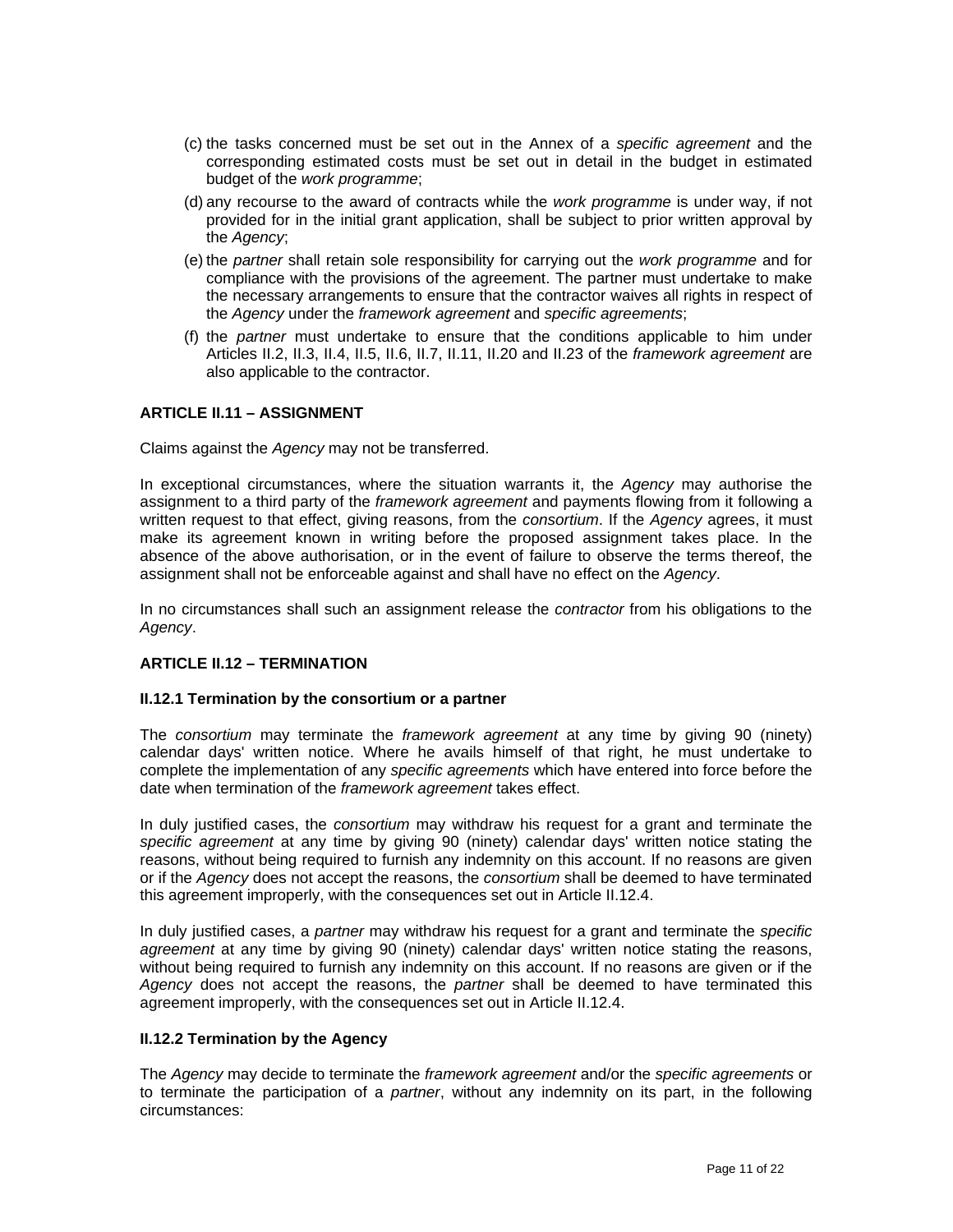- (a) in the event of a legal, financial, technical, organisational or auditing change in the *consortium's* situation that is liable to affect *framework agreement* and/or the *specific agreements* substantially or to call into question the decision to award the grant;
- (b) if the *consortium* fails to fulfil a substantial obligation incumbent on him under the terms of the *framework agreement* and/or the *specific agreements*, including its annexes;
- (c) in the event of *force majeure*, notified in accordance with Article II.9, or if a *work programme* has been suspended as a result of exceptional circumstances, notified in accordance with Article II.8;
- (d) if a partner is declared bankrupt, is being wound up or is the subject of any other similar proceedings;
- (e) if a partner is found guilty of an offence involving his professional conduct by a judgment having the force of *res judicata* or if he is guilty of grave professional misconduct proven by any justified means;
- (f) if a partner is guilty of misrepresentation or submits reports inconsistent with reality to obtain the grant provided for in the *framework agreement* and/or the *specific agreements*;
- (g) if a partner has intentionally or by negligence committed a substantial irregularity in performing the *framework agreement* and/or the *specific agreements* or in the event of fraud, corruption or any other illegal activity on the part of the contractor to the detriment of the European Communities' financial interests. A substantial irregularity consists of any infringement of a provision of an agreement or regulation resulting from an act or an omission on the part of the partner, which causes or might cause a loss to the Community budget.

#### **II.12.3 Termination procedure**

The procedure is initiated by registered letter with advice of delivery or equivalent.

In the cases referred to in points (a), (b) and (d) of Article II.12.2., the *consortium* shall have 30 (thirty) calendar days to submit his observations and take any measures necessary to ensure continued fulfilment of his obligations under the *framework agreement* and/or the *specific agreements*. If the *Agency* fails to confirm acceptance of these observations by giving written approval within 30 (thirty) calendar days of receiving them, the procedure shall continue to run.

Where notice is given, termination shall take effect at the end of the period of notice, which shall start to run from the date when notification of the *Agency's* decision to terminate the agreement is received.

If notice is not given in the cases referred to in points (c), (e), (f) and (g) of Article II.12.2., termination shall take effect from the day following the date on which notification of the *Agency's* decision to terminate the agreement is received.

### **II.12.4 Effects of termination**

In the event of termination of a *specific agreement*, payments by the *Agency* shall be limited to the eligible costs actually incurred by the *consortium* up to the date when termination takes effect, in accordance with Article II.18. Costs relating to current commitments that are not due to be executed until after termination shall not be taken into account.

The *consortium* shall have 90 (ninety) calendar days from the date when termination of the *specific agreement* takes effect, as notified by the *Agency*, to produce a request for final payment. If no request for final payment is received within this time limit, the *Agency* shall not reimburse the expenditure incurred by the *consortium* up to the date of termination and it shall recover any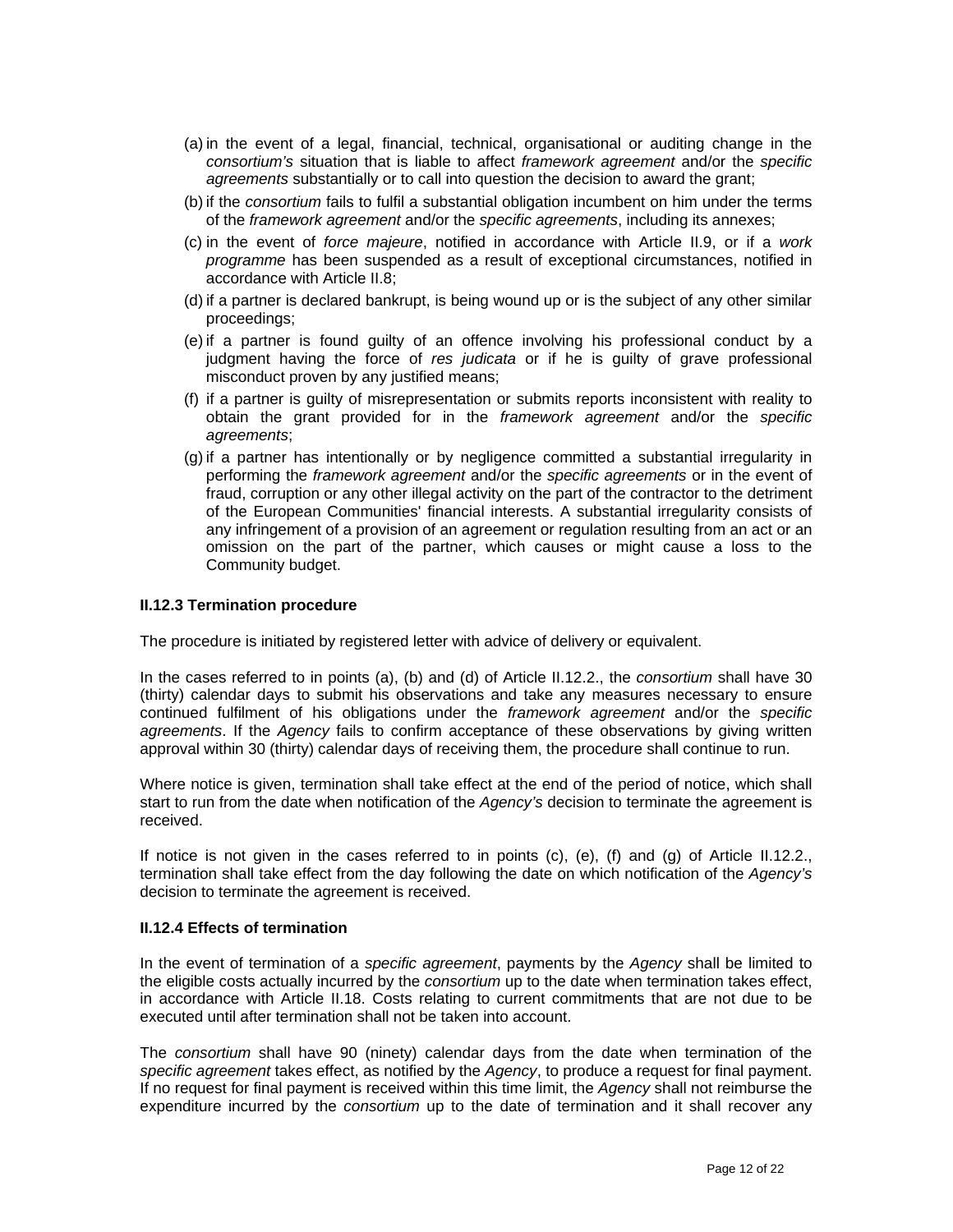amount if its use is not substantiated by the technical implementation reports and financial statements approved by the *Agency*.

By way of exception, in the event of improper termination by the *consortium* or termination by the *Agency* on the grounds set out in points (e), (f) or (g) of Article II.12.2., the *Agency* may require the partial or total repayment of sums already paid under the *specific agreement* on the basis of technical implementation reports and financial statements approved by the *Agency*, in proportion to the gravity of the failings in question and after allowing the *consortium* to submit his observations.

# **ARTICLE II.13 – FINANCIAL PENALTIES**

By virtue of the Financial Regulation applicable to the *Agency*, any *partner* declared to be in grave breach of his obligations shall be liable to financial penalties of between 2% and 10% of the value of the grant in question, with due regard for the principle of proportionality. This rate may be increased to between 4% and 20% in the event of a repeated breach in the five years following the first.

The *consortium* shall be notified in writing of any decision by the *Agency* to apply such financial penalties.

# **ARTICLE II.14 – SUPPLEMENTARY AGREEMENTS**

- II.14.1. Any amendment to the *framework agreement* and/or a *specific agreement* must be the subject of a written supplementary agreement. No oral agreement may bind the parties to this effect.
- II.14.2. The supplementary agreement may not have the purpose or the effect of making changes to the *framework agreement* and/or a *specific agreement* which might call into question the decision awarding the *framework agreement* and/or a *specific agreement* or result in unequal treatment of applicants.
- II.14.3. If the request for amendment is made by the *consortium*, he must send it to the *Agency* in good time before it is due to take effect and in the case of *specific agreements*, one month before the closing date of the *work programme*, except in cases duly substantiated by the *consortium* and accepted by the *Agency*.

# **ARTICLE II.15 – TECHNICAL COLLECTIVE RESPONSIBILITY**

Technical implementation of the *framework agreement* and a *specific agreement* shall be the collective responsibility of the *partners*. To that end each *partner* shall take all necessary and reasonable measures to attain the objectives of the *framework agreement* and a *specific agreement*, and to carry out the work incumbent on the defaulting *partner*.

# **ARTICLE II.16 – FINANCIAL COLLECTIVE RESPONSIBILITY**

- II.16.1. Should a *specific agreement* be terminated or the participation of a *partner* be terminated in accordance with Article II.12, and a *partner* does not honour the reimbursement of the amount due by that *partner*, the *consortium* will reimburse the amount due to the *Agency*.
- II.16.2. The amount due to the *Agency* may not exceed the value of the contribution due to the *consortium* in accordance with Article 3 of the *specific agreement*.

The amount to be recovered shall be allocated between the remaining *partners* other than those referred to in Article II.16.3 in accordance with their pro rata share in the overall *specific agreement*.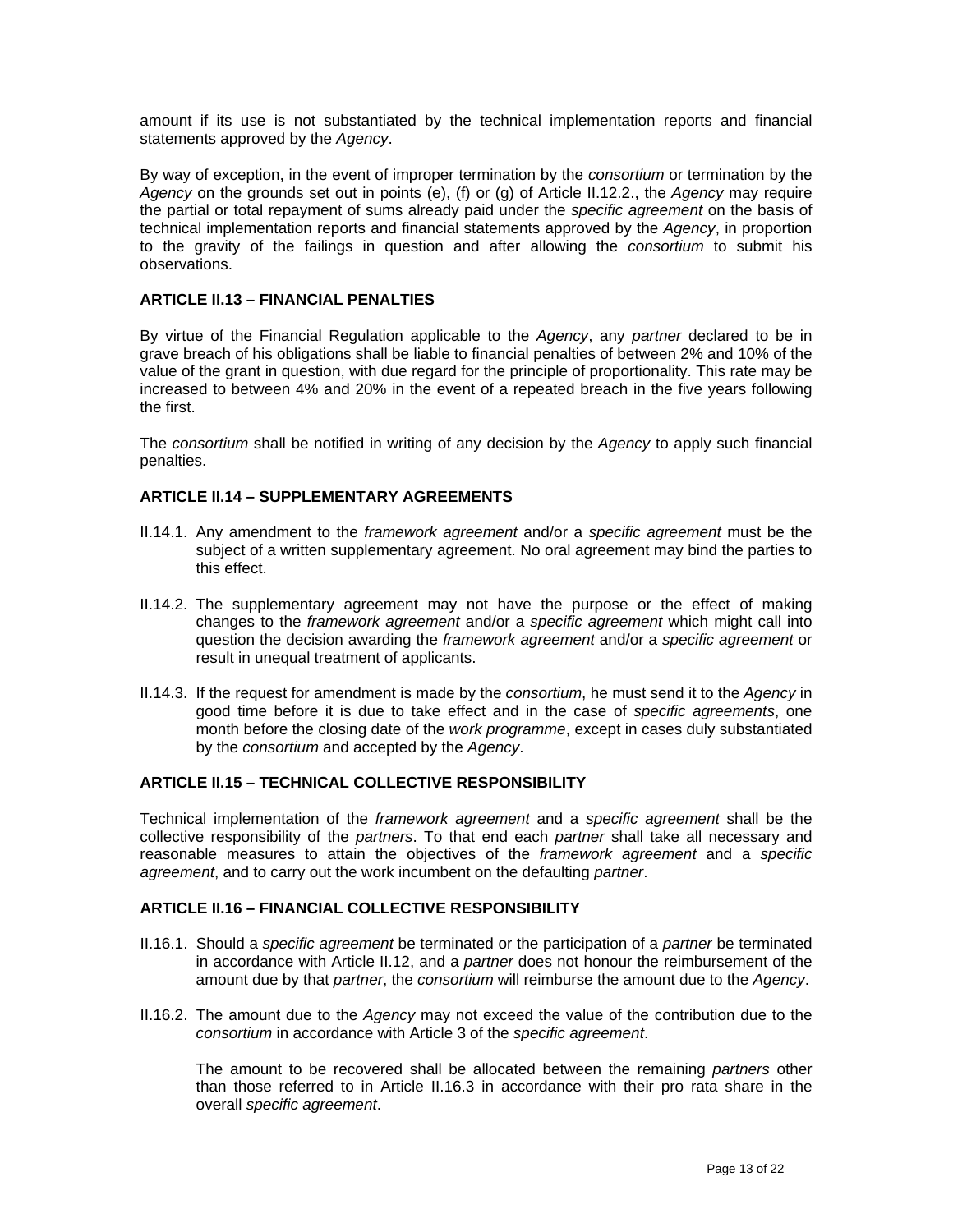This allocation shall be based on the relative weight of all those *partners* not excluded by Article II.16.3, taking into account their share of the provisional costs as indicated in the *specific agreement* when pre-financing is to be recovered and their share of accepted certified costs when payment is to be recovered.

Any amount claimed from a *partner* shall not exceed the contribution it is entitled to receive according to applicable reimbursement rates. The amount a *partner* is entitled to receive is based on its provisional costs as indicated in the *specific agreement* when prefinancing is to be recovered and is based on its certified costs accepted by the *Agency* when a settled payment is to be recovered.

- II.16.3. Articles II.16.1 and II.16.2 do not apply where the defaulting *partner* is a public body, an international organisation or a *partner* whose participation to the indirect action is guaranteed by a Member State.
- II.16.4. The *consortium* is not collectively responsible for:
	- (a) any amount owed by a defaulting *partner* for any breach discovered after the final implementation date;
	- (b) sanctions referred to in Article II.13 imposed on a defaulting *partner*.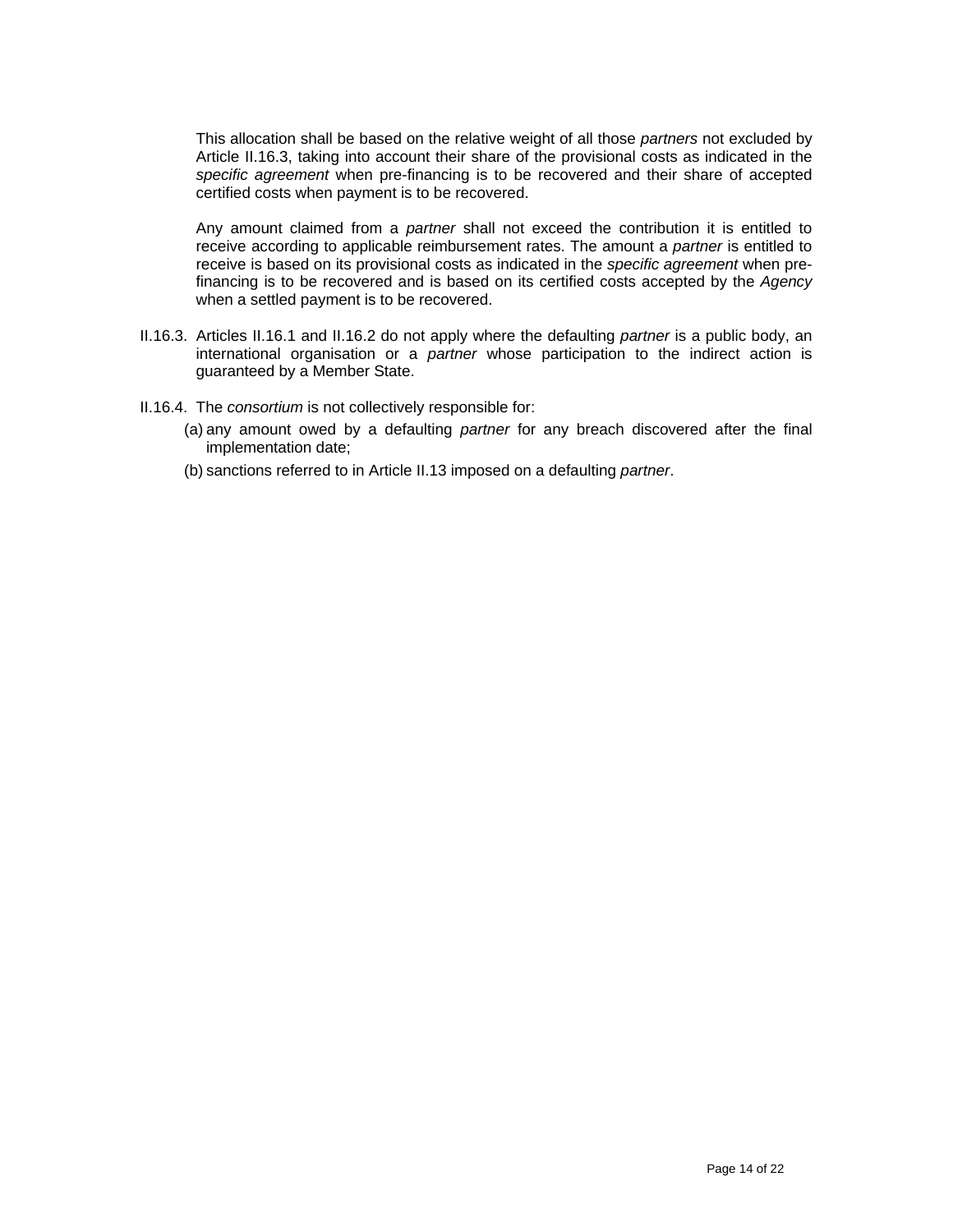# **PART B: FINANCIAL MANAGEMENT**

#### **ARTICLE II.17 – ELIGIBLE COSTS – GENERAL PRINCIPLES**

Eligible costs are those actual costs which are necessary for a *work programme*, can be substantiated, and are incurred during the period specified in Article 2 of a *specific agreement*. Eligible costs after this period shall be limited to those relating to the reporting, review or evaluation requirements of this *framework agreement*.

- II.17.1. Costs shall exclude any profit, be recorded in the accounts of the *partner* that incurred them, and be determined in accordance with accounting principles relating to historic costs. The accounting procedures used in the recording of costs and *receipts* shall respect the accounting rules of the State in which the *partner* is established as well as permit the direct reconciliation between the costs and receipts incurred for the implementation of the *work programme* and the overall statement of accounts relating to the overall business activity of the *partner.*
- II.17.2. No *partner* shall incur unnecessarily high or extravagant cost on a *work programme*. No costs may be charged in respect of marketing, sales, distribution costs for products and services, interest, return on capital employed, provisions for future losses or liabilities, and any costs related to other projects.

*Partners* shall be authorised to transfer between themselves the budget set out in the table of the indicative breakdown of estimated *eligible costs*, provided that: the amounts transferred do not exceed 10% of the amount allocated to the beneficiary in the table of the indicative breakdown of estimated *eligible costs*. Any other properly substantiated transfer approved by *partners* directly concerned shall require prior written approval by the *Agency*.

Each *partner* shall be authorised to transfer the budget set out in the table of the indicative breakdown of estimated *eligible costs* between categories of costs, in compliance with the first and second subparagraphs. However, he shall not be required to obtain the agreement of the other *partners*.

II.17.3. Personnel

Personnel costs shall comprise the actual costs (gross remuneration and related charges). Only the costs of the actual hours worked by the persons directly carrying out the work under the *work programme* may be charged to the contract. Such persons must:

- be directly employed by the *partner* in accordance with his national legislation,
- be under the sole technical supervision of the latter.
- be remunerated in accordance with the normal practices of the *partner*, provided that these are regarded as acceptable by the *Agency*.

All the working time charged to the project must be recorded throughout the duration of a *work programme*, or, in the case of the *coordinator*, no later than two months after the end of the duration of a *work programme*, and be certified at least once a month by the designated project manager, or an authorised senior employee of the *partner*.

#### II.17.4. Durable equipment

Costs relating to the purchase or leasing with option to buy of durable equipment may be charged as direct cost.

The *eligible costs* for durable equipment leased with option to buy shall not exceed the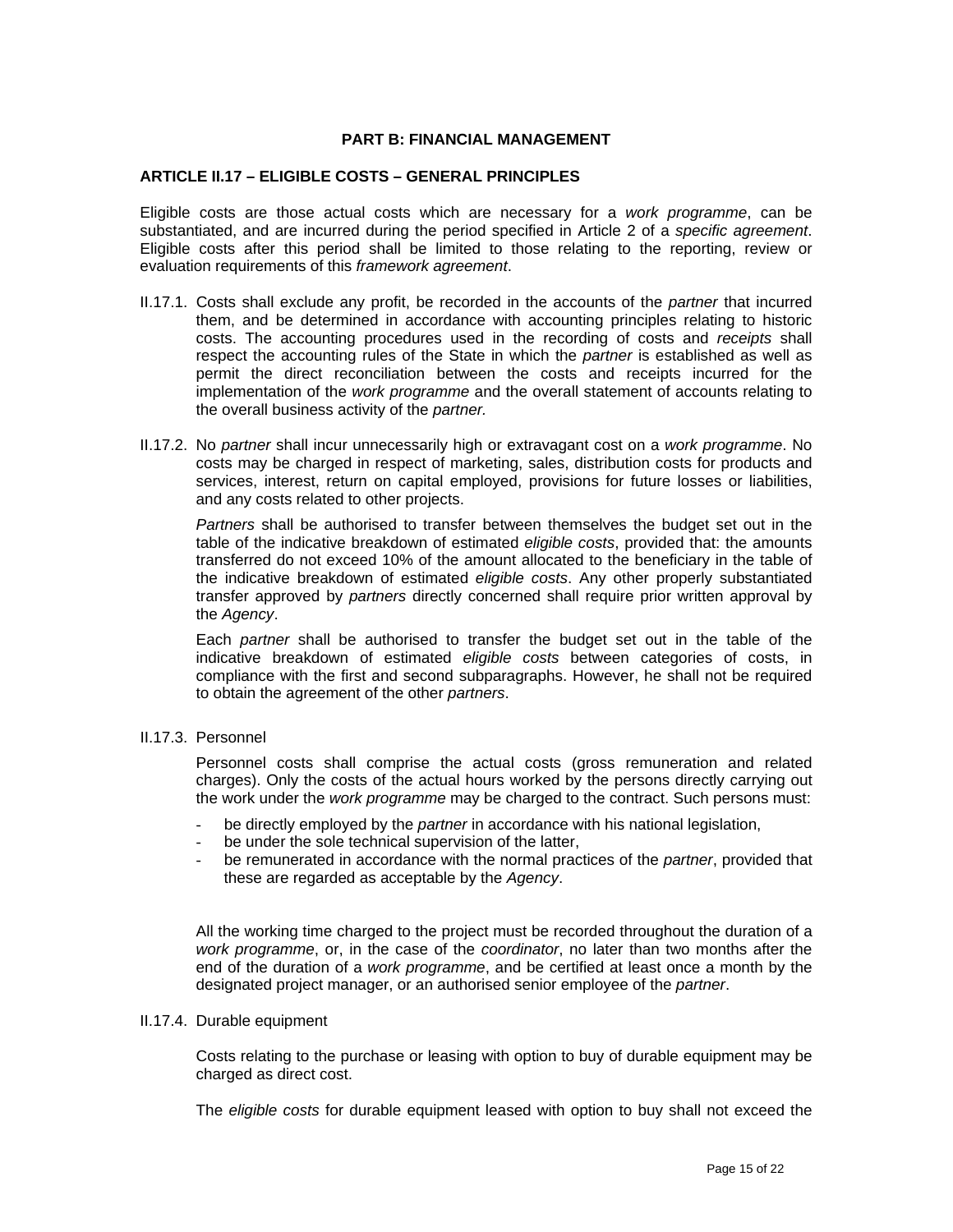costs that would have been incurred if the equipment had been purchased, taking account of the formula below.

The costs to be charged to the project shall be calculated according to the following formula:

A/B x C x D

A = the period in months during which the durable equipment is used for the *work programme* after invoicing,

 $B =$  the depreciation period for the durable equipment: 36 months for computer equipment costing less than EUR 25 000 or 60 months for other equipment,

 $C =$  the actual cost of the durable equipment,

D = the percentage of usage of the durable equipment for the *project*.

The durable equipment may have been purchased or leased with option to buy:

- within the six months preceding the *work programme commencement date*,
- for a previous agreement concluded with the *Agency*, provided that the depreciation period has not been exceeded. Only the costs relating to the unexpired depreciation period may be charged.

Hire costs shall be charged to the project pursuant to Article II.17.8.

#### II.17.5. Subcontracts

*Partners* may conclude *subcontracts* subject to the terms and conditions specified in Article II.10.

The *partner* shall ensure that *subcontracts* include an obligation for the subcontractors to submit invoices making reference to the *work programme* and providing a detailed description of the tasks or supply concerned.

### II.17.6. Travel and subsistence

Travel and related subsistence costs for the *partner's* personnel may be charged to the project. The prior approval of the *Agency* shall be required for any destination outside the territory of the *Agency's* Member Countries, unless such a destination is provided for in Annex II of a *specific agreement*.

Travel and subsistence costs shall be established on the basis of the normal rules of the *partner,* provided that these are regarded as acceptable by the *Agency*.

#### II.17.7. Meeting costs

Costs related to the arrangements of meetings for the purpose of the project may be charged. These may include travel and subsistence costs of participants that are not employed by the *consortium* organisations established on the basis of the rules of the *Agency.*

The prior written approval of the *Agency* shall be required for any meeting not provided for in Annex II of the *specific agreement*.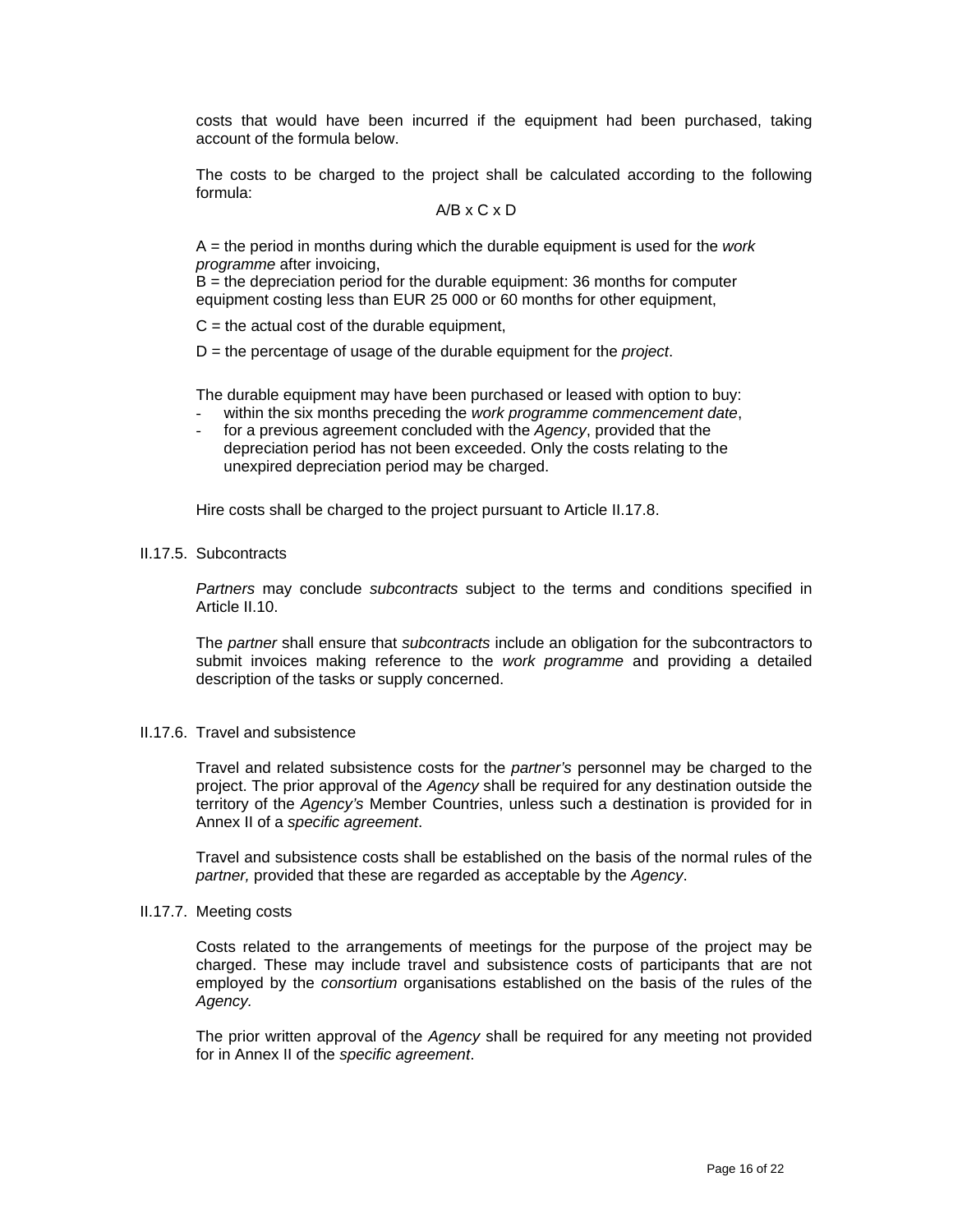II.17.8. Other specific project costs

Other specific project costs may be charged subject to prior written approval of the *Agency* unless provided for in Annex II of the specific agreement.

II.17.9. Overhead costs

*Partners* may charge overheads calculated as a flat-rate amount of 20% of all direct costs referred to in Article II.17.3, II.17.4, II.17.6, II.17.7, II.17.8, which is deemed to cover any indirect costs incurred by the *partner* under a *work programme*. A *partner* may request a lower percentage when this is required, for instance, by his internal rules.

#### **ARTICLE II.18 – JUSTIFICATION OF COSTS**

*Eligible costs* shall be reimbursed where they are justified by the *partner*. To this end, the *partner* shall maintain, on a regular basis and in accordance with the normal accounting conventions of the State in which he is established, the accounts for the *project* and appropriate documentation to support and justify in particular the costs and time reported in his cost statements. This documentation must be precise, complete and effective.

#### **ARTICLE II.19 – COST STATEMENTS**

II.19.1. The *partners* shall submit cost statements expressed in national currency and in Euro in the format specified in Annex III. Any conversion of actual costs into Euros shall be made at the daily rate published in the Official Journal of the European Union or, failing that, at the monthly accounting rate established by the Commission and published on its website:

[http://ec.europa.eu/budget/inforeuro/index.cfm?fuseaction=home&SearchField=&Period=](http://ec.europa.eu/budget/inforeuro/index.cfm?fuseaction=home&SearchField=&Period=2006-5&Delim=,&Language=en) [2006-5&Delim=,&Language=en](http://ec.europa.eu/budget/inforeuro/index.cfm?fuseaction=home&SearchField=&Period=2006-5&Delim=,&Language=en)

applicable on the day when the payment order is issued by the *Agency*, unless specific provisions are laid down for the purpose in the Special Conditions in a *specific agreement*.

Payments by the *Agency* shall be deemed to be effected on the date when they are debited to the *Agency's* account.

No account shall be taken of exchange gains or losses between the issue of the cost statement and the receipt of any payment.

*Partners* shall submit their cost statements to the *Agency* through the *coordinator.* 

In addition, the *coordinator* shall submit the corresponding integrated cost statements in Euros in the format specified in Annex III.

Cost statements, including the integrated cost statement, shall be submitted to the *Agency* within two months of the end of the period covered by the cost statement.

The final cost statement, including the integrated cost statement, shall be submitted to the *Agency* within two months of the end of the duration of the *work programme*.

The *Agency* reserves the right to withhold part or, exceptionally, all of the payment of the *Agency* financial contribution in case of failure to submit a cost statement or other *work programme deliverable*.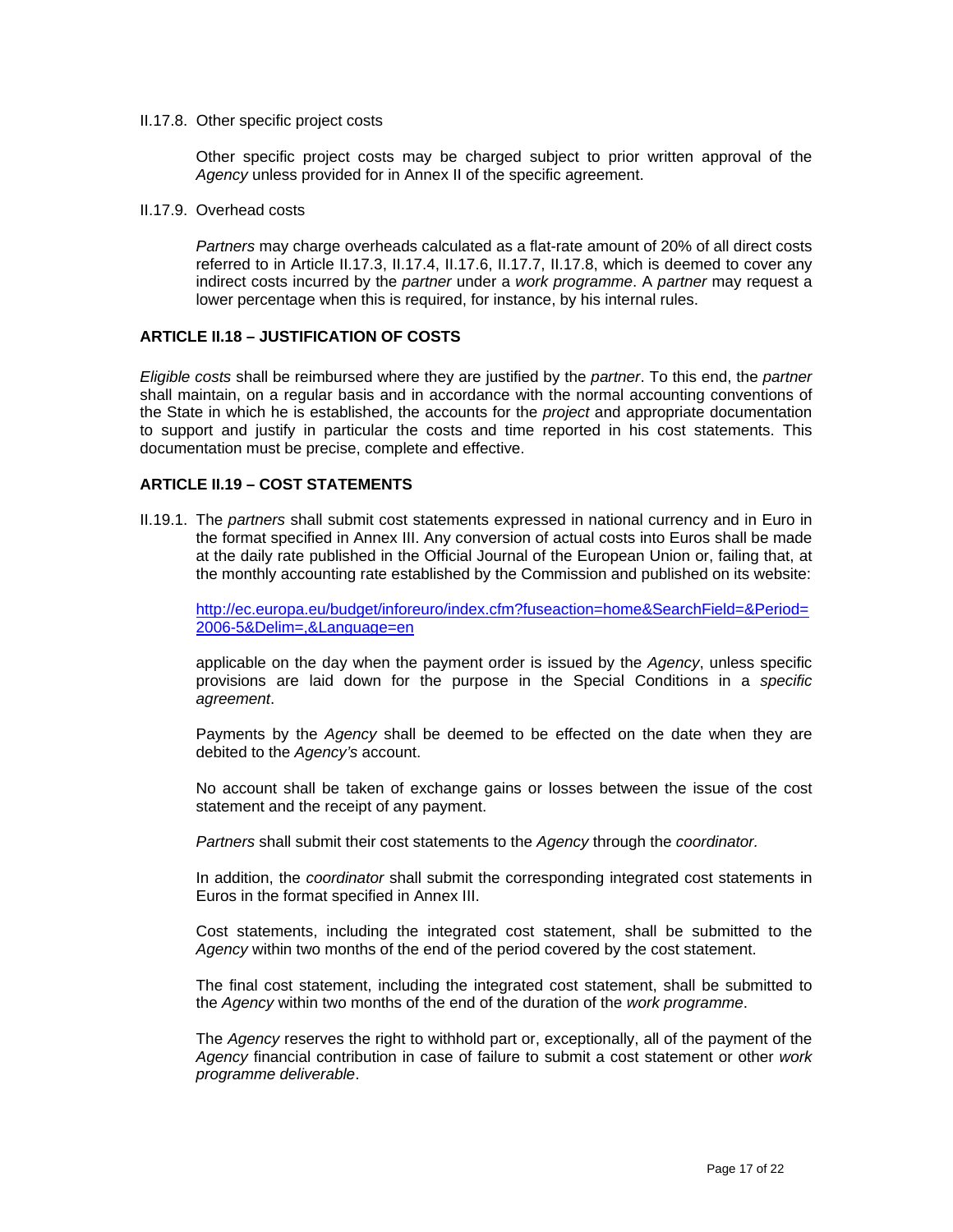II.19.2. The *Agency* may suspend the period for payment laid down in Article 4 of a *specific agreement* at any time by notifying a *partner* that his request for payment cannot be met, either because it does not comply with the provisions of the agreement, or because appropriate supporting documents must be produced or because there is a suspicion that some of the expenses in the financial statement are not eligible and additional checks are being conducted.

The *Agency* shall inform the *partner* of any such suspension by registered letter with advice of delivery or equivalent. Suspension shall take effect on the date when notice is sent by the *Agency*. The remaining payment period shall start to run again from the date when a properly constituted request for payment is registered, when the supporting documents requested are received, or at the end of the suspension period as notified by the *Agency*.

II.19.3. On expiry of the period for payment specified in Article 4 of the *specific agreement* or the equivalent article in the *framework agreement*, and without prejudice to paragraph 2 of this Article, the *consortium* may, within two months following the date of receipt of a late payment, request payment of interest on the late payment at the rate applied by the European Central Bank for its main refinancing operations in Euros, plus three and a half points; the reference rate to which the increase applies shall be the rate in force on the first day of the month of the final date for payment, as published in the C series of the Official Journal of the European Union. This provision shall not apply to recipients of a grant which are public authorities.

Interest on late payment shall cover the period from the final date for payment, exclusive, up to the date of payment as defined in paragraph 1, inclusive. The interest shall not be treated as a receipt for the purposes of determining the final grant. The suspension of payment by the *Agency* may not be considered as late payment.

II.19.4. The *consortium* shall have two months from the date of notification by the *Agency* of the final amount of the grant determining the amount of the payment of the balance or the recovery order pursuant to Article II.22, or failing that of the date on which the payment of the balance was received, to request information in writing on the determination of the final grant, giving reasons for any disagreement. After this time such requests shall no longer be considered. The *Agency* undertakes to reply in writing within two months following the date on which the request for information is received, giving reasons for its reply. This procedure is without prejudice to the *consortium*'s right to appeal against the *Agency's* decision pursuant to the Article I.8 on Law applicable and competent court. Under the terms of Community legislation in this matter, such appeals must be lodged within two months following the notification of the decision to the applicant or, failing that, following the date on which the applicant learned of the decision.

# **ARTICLE II.20 – THE AGENCY FINANCIAL CONTRIBUTION**

- II.20.1. The *Agency* shall make its contribution to the *consortium* under the following cumulative conditions:
	- (a) the contribution is based on the reimbursement of eligible costs claimed by *partners* through the *coordinator*; and
	- (b) on the basis of financial statements provided by each *partner*.
- II.20.2. At the time of the submission of the last financial statement the final amount of the *Agency* financial contribution will be established taking into account all amounts which the *consortium* has already received. The *Agency* financial contribution cannot give rise to any profit for the *partners*.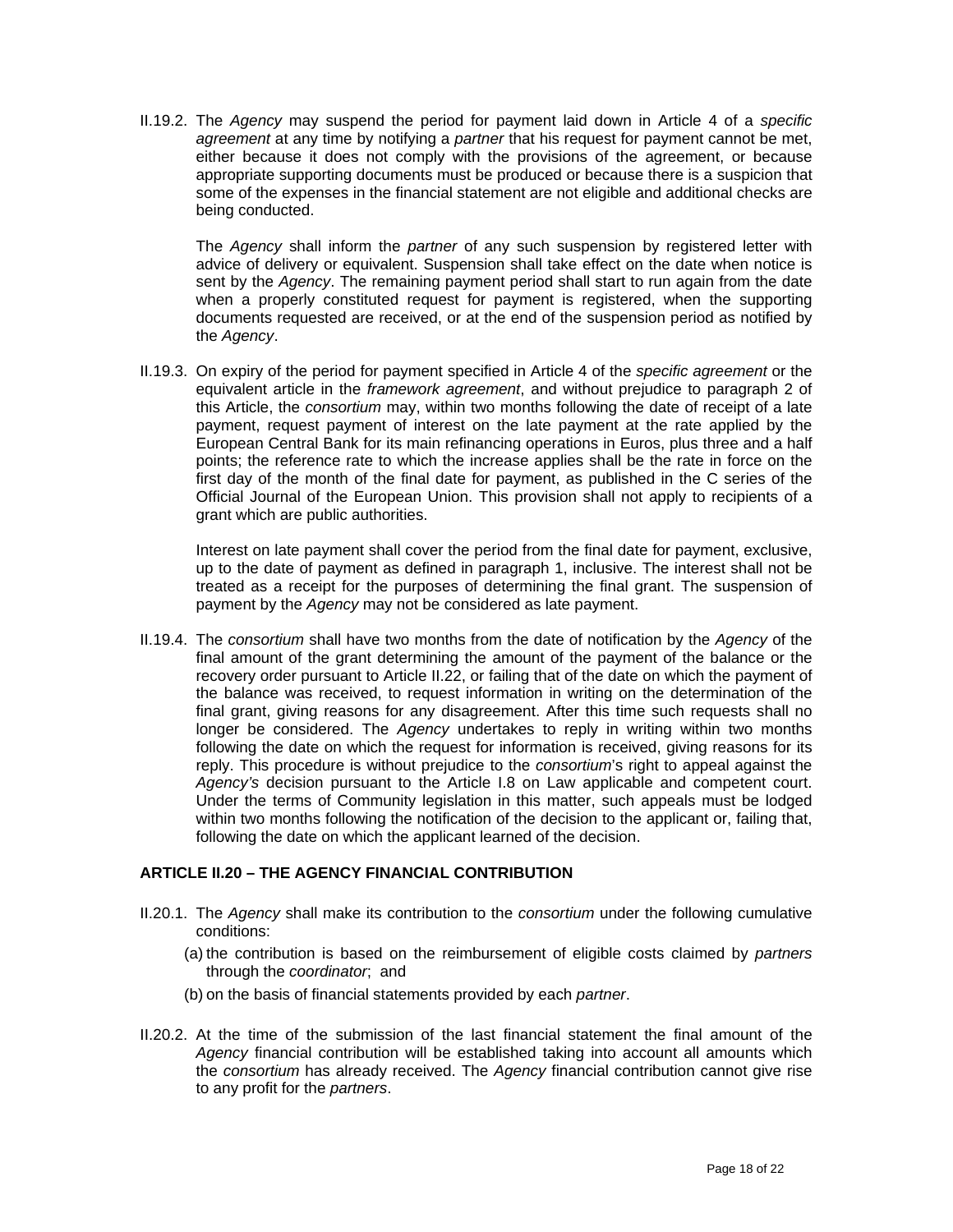- II.20.3. *Partners* subject to the provisions of the state aid framework on cumulating public funding must ensure that they comply with its provisions.
- II.20.4. The *Agency* financial contribution shall be offset by any interest or equivalent benefits yielded by the pre-financing of the project, as referred to in Article II.21.
- II.20.5. Where a *work programme* has not effectively commenced within three months of the payment of the pre-financing, the *Agency* may:
	- determine to add interest on the pre-financing from its payment until the effective *Commencement Date* at the rate applied by the European Central Bank for its main refinancing operations in Euros, or
	- require the reimbursement of the pre-financing together with such interest.
- II.20.6. All payments shall be treated as pre-financing until acceptance of the appropriate deliverables, or, if none are specified, until acceptance of the final report.
- II.20.7. If the actual eligible costs at the end of the *work programme* are lower than the estimated total eligible costs, the *Agency* financial contribution shall be limited to the amount obtained by applying the reimbursement rate agreed in the *specific agreement* to the actual eligible costs approved by the *Agency*.
- II.20.8. Without prejudice to the right to terminate a *specific agreement*, if the *work programme* is not implemented or is implemented poorly, partially or late, the *Agency* may reduce the grant initially provided for in line with the actual implementation of the project on the terms laid down in this *framework agreement*.
- II.20.9. The total amount paid to the *consortium* by the *Agency* may not in any circumstances exceed the maximum amount of the grant laid down in Article 3 in the *specific agreement* even if the total actual eligible costs exceed the estimated total eligible costs specified in Article 3 in the *specific agreement*.
- II.20.10. The *Agency* undertakes to pays sums due pursuant to a *specific agreement* within the period for payment laid down in Article 4 of a *specific agreement* from the date on which the *Agency* approved or should have approved the report or reports and/or other deliverables ("the date of approval") to the date on which the *Agency* account is debited.

This payment period may be suspended by the *Agency* if it informs the partners concerned, at any time within the period for payment laid down in Article 4 of a *specific agreement* counting from the date of approval, that their payment request (or requests) is (or are) not admissible either because the amount is not due or because the necessary supporting documents have not been produced, or if the *Agency* sees the need for further checks. The payment period shall continue to run from the date on which the properly established payment request (or requests) is (or are) first registered.

Upon expiry of the time limit set in the first paragraph and without prejudice to the second paragraph, the *consortium* may, within two months of receiving the late payment, claim interest at the rate applied by the European Central Bank to its operations in Euros plus one and a half percentage points.

II.20.11. In the event of late payment the *consortium* may claim interest, within two months of receipt of the payment. Interest shall be calculated at the rate applied by the European Central Bank to its principal refinancing operations, as published in the C series of the Official Journal of the European Communities, in force on the first calendar day of the month in which the due date falls, plus three and a half percentage points. Interest shall be payable for the time elapsed between expiry of the payment deadline and the date of payment. Date of payment is the date upon which the *Agency* account is debited. Any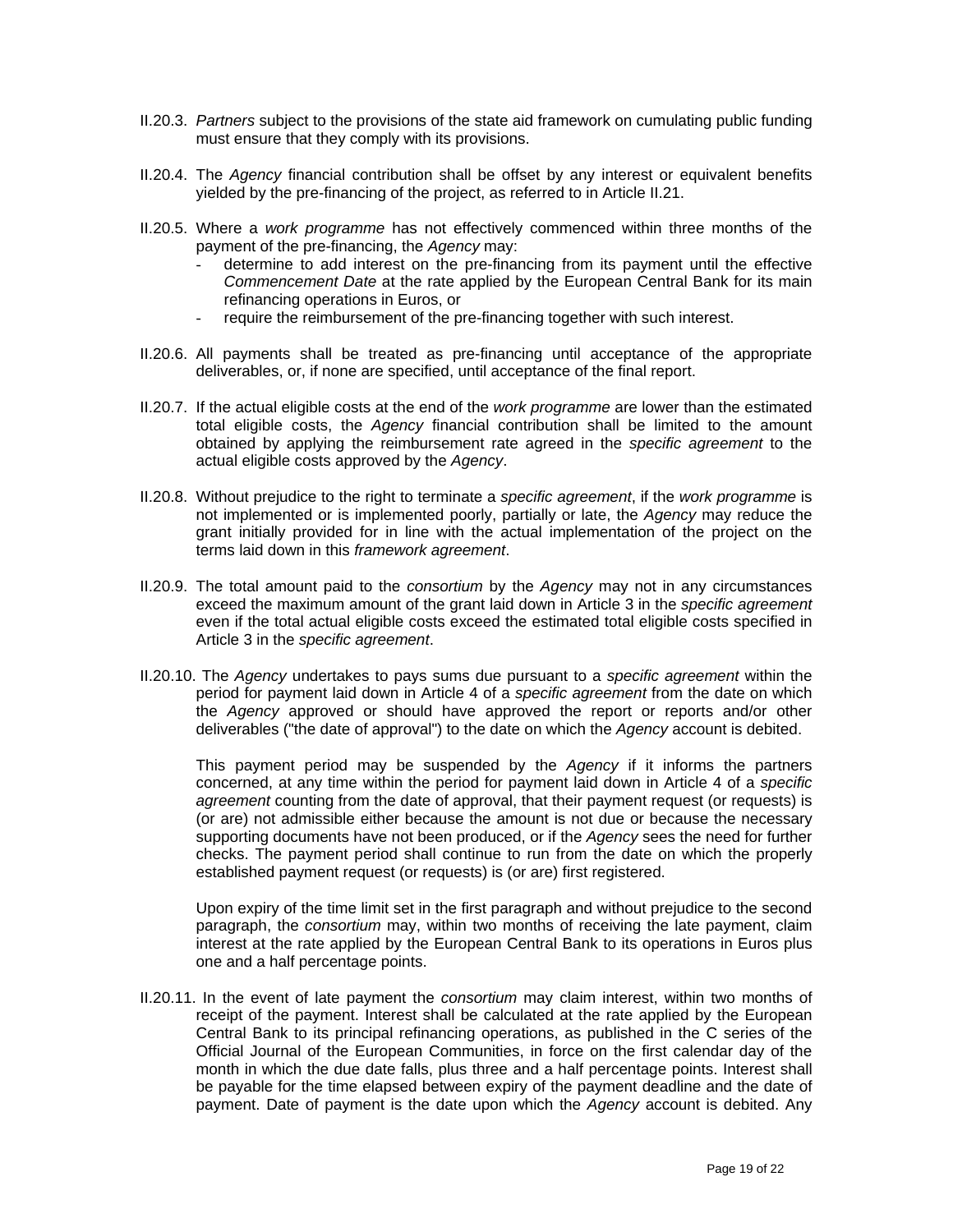such interest payment is not considered as part of the financial contribution of the *Agency*  established by the provisions of Article 3 of the *specific agreement*.

# **ARTICLE II.21 – INTEREST YIELDED BY PRE-FINANCING PROVIDED BY THE AGENCY**

- II.21.1. In accordance with the provisions of the Financial Regulation, pre-financing granted to the *coordinator* on behalf of the *consortium* remains the property of the *Agency.*
- II.21.2. The *coordinator* shall inform the *Agency* of the amount of any interest or equivalent benefits yielded by the *pre-financing* it has received from the *Agency*. Notification must be made annually if the interest in question represents a significant amount, and in any event when the request for interim payments and the request for payment of the balance of the grant are made.

# **ARTICLE II.22 – REIMBURSEMENT TO THE AGENCY AND RECOVERY ORDERS**

- II.22.1. If any amount is unduly paid to the *consortium* or if recovery is justified under the terms of the agreement, the *consortium* undertakes to repay the *Agency* the sum in question on whatever terms and by whatever date it may specify.
- II.22.2. If the *consortium* fails to pay by the date set by the *Agency*, the sum due shall bear interest at the rate indicated in Article II.20.11. Interest on late payment shall cover the period between the date set for payment and the date when the *Agency* receives full payment of the amount owed.

Any partial payment shall first be entered against charges and interest on late payment and then against the principal.

- II.22.3. Sums owed to the *Agency* may be recovered by offsetting them against any sums owed to the *consortium*, after informing the latter accordingly, or by calling in any financial guarantee. The *consortium's* prior consent shall not be required.
- II.22.4. Bank charges occasioned by the recovery of the sums owed to the *Agency* shall be borne solely by the *consortium.*
- II.22.5. The *consortium* understands that under Article 256 of the Treaty establishing the European Community, the *Agency* may adopt an enforceable decision formally establishing an amount as receivable from persons other than States.

### **ARTICLE II.23 – AUDITING**

The *Agency*, or any representative authorised by it, may initiate an audit at any time during the agreement and up to five years after each payment of the *Agency* contribution.

The *Agency* or any authorised representative may have access, at any reasonable time, in particular to the personnel of the contractors connected with the project, the documentation, computer records and equipment that it considers relevant. In this connection, it may request that data be handed over to it in an appropriate form in order, for instance, to ascertain the eligibility of the costs.

The European Court of Auditors and the European Anti-Fraud Office (OLAF) may proceed to examine the use made of the financial contribution from the *Agency* pursuant to this *framework agreement*.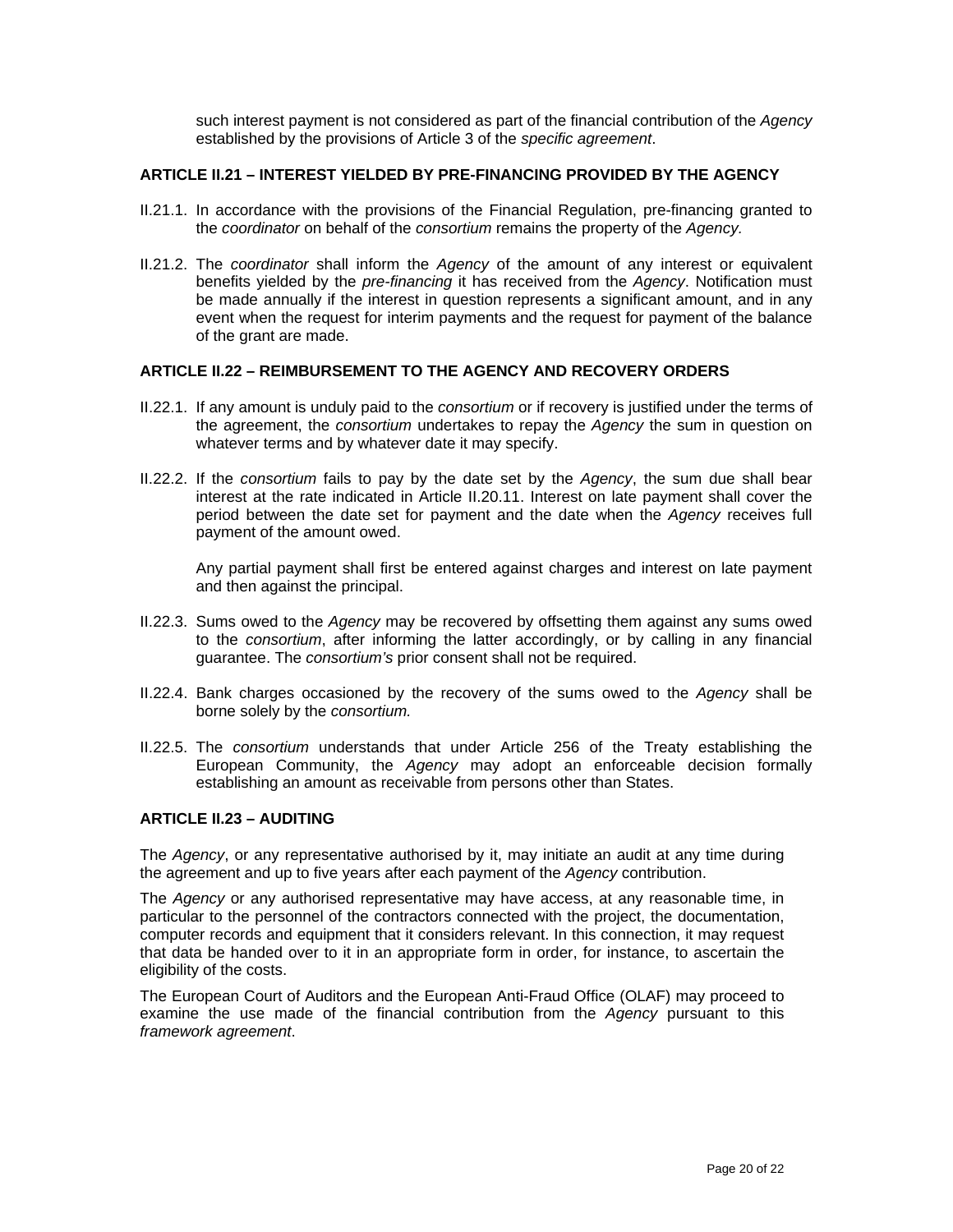# **SIGNATURES**

For the Consortium, Name and function

For the Agency, Prof. Jacqueline McGlade Executive Director

Signature: \_\_\_\_\_\_\_\_\_\_\_\_\_\_\_\_\_\_\_\_\_\_\_

Signature:\_\_\_\_\_\_\_\_\_\_\_\_\_\_\_\_\_\_\_\_\_

Done at ... on ... Contact the Done at Copenhagen on Done at Copenhagen on

In duplicate in English.